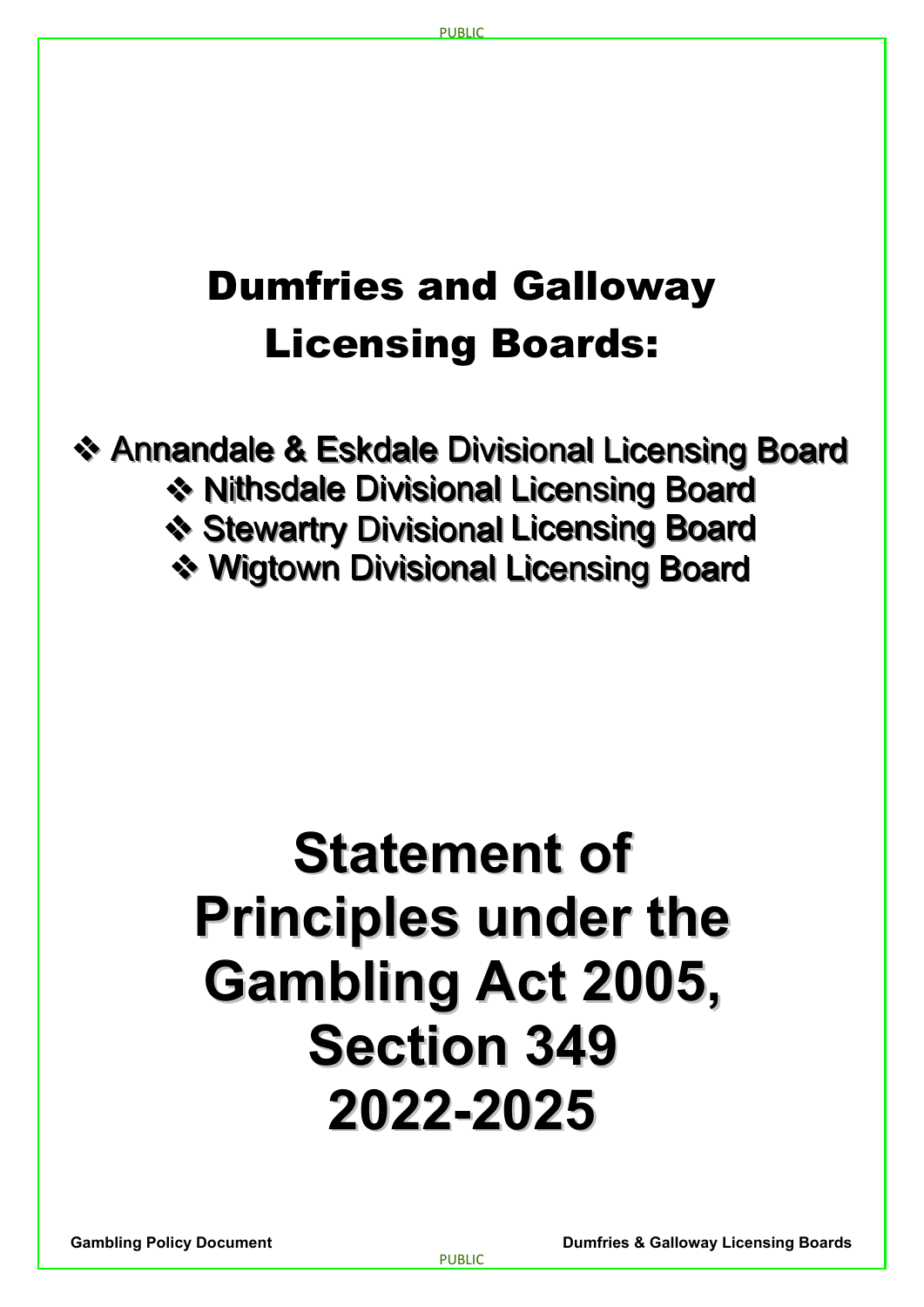#### **PURLIC**

## Dumfries & Galloway Licensing Boards Index

#### **1. Statement of Principles**

- 1.1 Preamble
- 1.2 Licensing Objectives
- 1.3 Introduction
- 1.4 Preparation of Statement
- 1.5 Glossary of Terms
- 1.6 Licence Types
- 1.7 Licensable Premises and Permits
- 1.8 General Principles
- 1.9 Human Rights Act 1998
- 1.10 Advisory body for the protection of children from harm
- 1.11 Consultees
- 1.12 Information Exchange

#### **2. Legislation, Policies and Strategies**

- 2.1 Legislation
- 2.2 Data Protection and Freedom of Information
- 2.3 Relationship with Planning Policies<br>2.4 National Strategies
- **National Strategies**
- 2.5 Integrating Strategies

#### **3. Decision Making**

- 3.1 Scheme of Delegation
- 3.2 Licensing Reviews

### **4. Local Standards**

- 4.1 Assessment of Need
- 4.2 Compliance and Enforcement
- 4.3 Casinos
- 4.4 Unlicensed family entertainment centre gaming machine permits
- **5. Prevention of Crime and Disorder etc. Objectives**
- **6. Ensuring that Gambling is Conducted in a Fair and Open Way Objective**

#### **7. The Protection of Children and Vulnerable Persons Objective**

- 7.1 Access to licensed premises
- 7.2 Vulnerable persons

#### **7A. Local Risk Assessments**

*(Inserted as revision to the Statement agreed at the Conjoined Board meeting held on 24 March 2016)* 

#### **8. Complaints against Licensed Premises**

- **9. Equality Outcomes**
- **10. Further Information**
- **11. Commencement and Duration**
- **12. Appendix A – Map of Region**
- **13. Appendix B – Consultees**
- **14. Appendix C – Relevant Authority Contact Details**
- **15. Appendix D – Scheme of Delegation**
- **16. Appendix E – Statement of Principles : Family Entertainment Centre Gaming Machine Permits**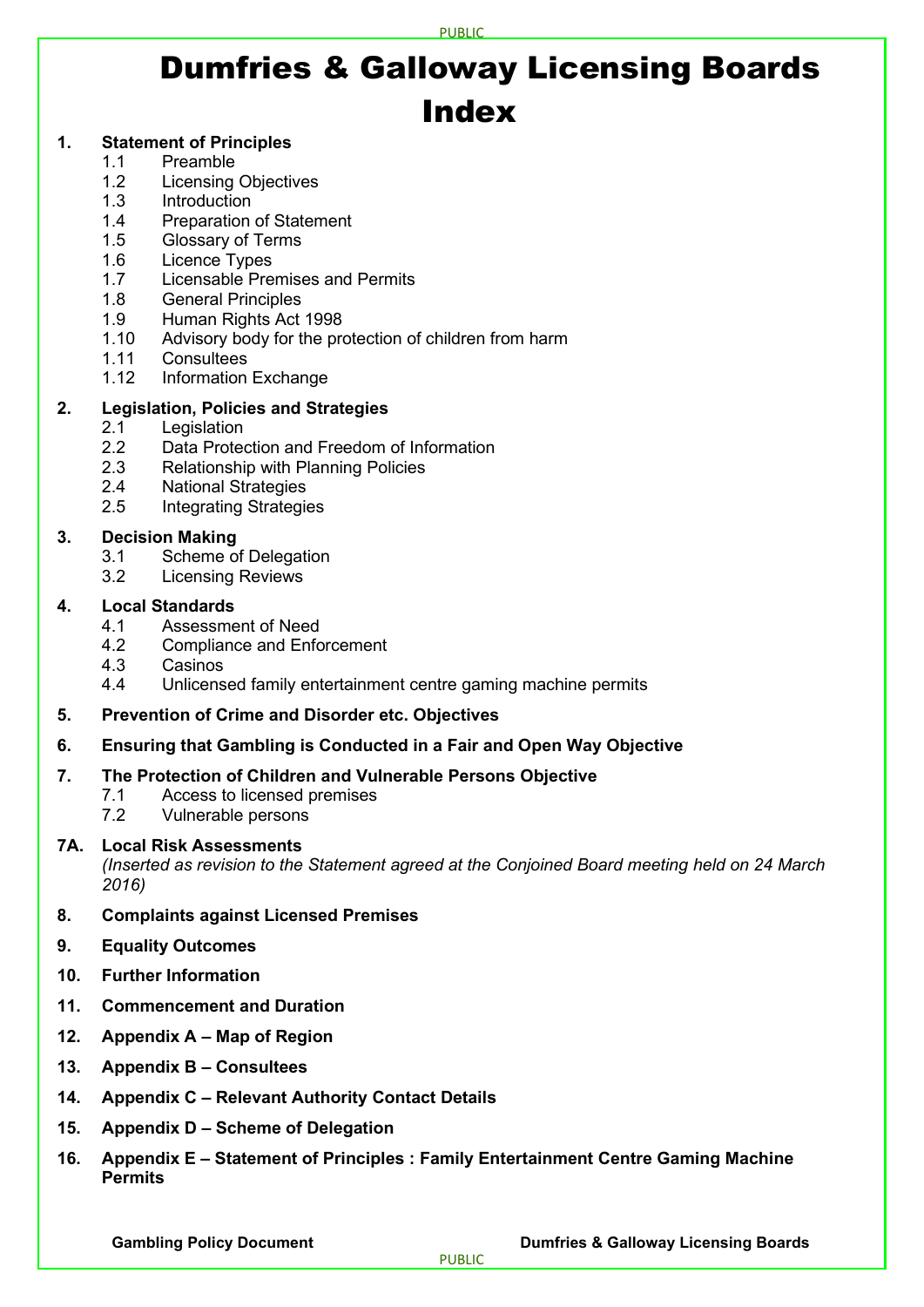#### **1. STATEMENT OF PRINCIPLES**

#### **1.1 Preamble**

This document is a Statement of Principles that the Dumfries and Galloway Licensing Boards propose to apply in exercising their functions as respective Licensing Authorities under the Gambling Act 2005.

The Dumfries and Galloway Local Authority Area is divided into 4 Divisions each with its own Board – Annandale & Eskdale Divisional Board, Nithsdale Divisional Board, Stewartry Divisional Board and Wigtown Divisional Board.

With a view to enhancing consistency of approach, each Divisional Board has agreed that an identical Statement of Principles will be produced for all four Divisions.

In this document where the word "Authority" or "Board" is used, it refers to each of the 4 Divisional Boards within Dumfries and Galloway unless otherwise specified.

#### **1.2 Licensing Objectives**

The Gambling Act 2005 enshrines the following three licensing objectives:

- preventing gambling from being a source of crime or disorder, being associated with crime or disorder, or being used to support crime;
- ensuring that gambling is conducted in a fair and open way; and
- protecting children and other vulnerable persons from being harmed or exploited by gambling.

#### **1.3 Introduction**

Dumfries and Galloway is a mainly rural area in south west Scotland. It covers around 6475 square kilometres (2500 square miles), with a population of around 148,000. The main settlements are Dumfries (around 31,600 residents), Stranraer (10,510), and Annan (8,920). All other settlements have populations of under 5,000. The region is divided into four traditional areas: Annandale & Eskdale, Nithsdale, the Stewartry and Wigtownshire.

 Annandale & Eskdale Division – is essentially a rural area without any city or large town to provide a central or focus point. The population is around 38,000. Among its settlements, Annan has the highest population. The other main settlements are Lockerbie, Gretna, Eastriggs, Moffat, Lochmaben and Langholm.

 Nithsdale Division – is Dumfries and Galloway's most populated area with a total population of some 59,000 with Dumfries as the largest town in Dumfries and Galloway. The other main settlements include Sanquhar, Kirkconnel and Thornhill.

 Stewartry Division – covers an area of 1,760 square kilometres (680 square miles) and has a high quality natural environment that includes 2 National Scenic Areas, with the coastal waters providing an important recreational resource.

The Stewartry is the least densely populated area within Dumfries and Galloway with a population of some 24,000. More than half the population live in the countryside or in settlements of fewer than 1,000 people. The remainder are concentrated in the towns of Dalbeattie, Castle Douglas and Kirkcudbright.

 Wigtown Division – with a population of under 29,000, Wigtown accounts for nearly 20% of the total population of Dumfries and Galloway. The 2 main towns, Stranraer and Newton Stewart,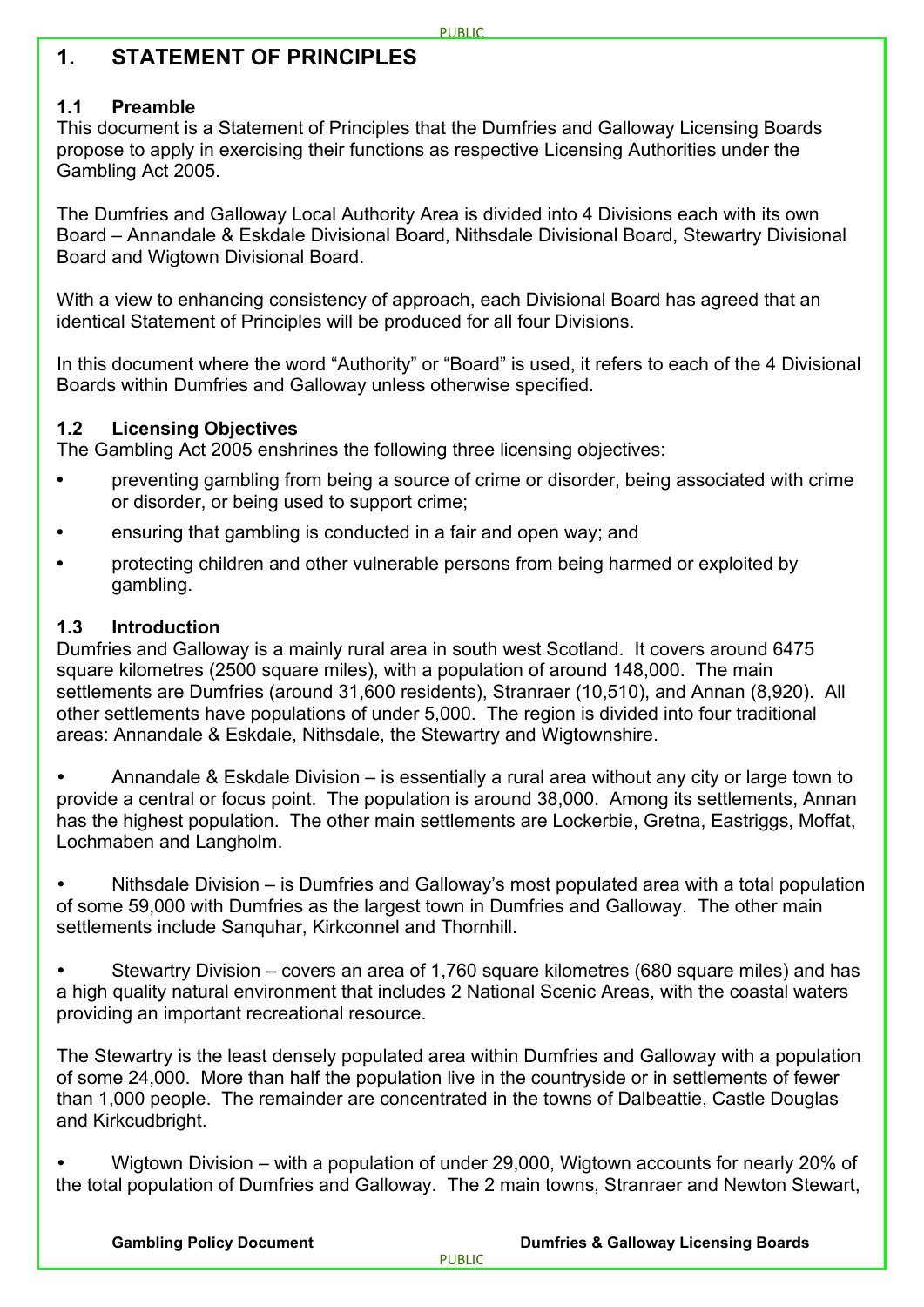account for around 50% of the population. All other settlements in the area have populations of under 1,000.

Wigtown enjoys a vast length of varied coastline, boasts a main ferry route and indeed the "gateway" to Ireland.

#### **1.4 Preparation of Statement**

The final "Statement of Principles" has been:-

- Prepared having regard to the Licensing Objectives, the Guidance prepared by the Gambling Commission ("Guidance to Licensing Authorities May 2021") and the provisions of the Gambling Act and Regulations made under that Act.
- Adopted by the Board following a full consultation.

The Statement will come into effect on 31 January 2022 following adoption by the Board, advertisement and publication and shall be reviewed from time to time and if they think it is necessary in light of that review then they shall revise the Statement.

#### **1.5 Glossary of Terms**

Within this Statement of Principles, the following words and terms are defined as stated:-

| <b>Licensing Objectives:</b>    | As defined in section 1.2 above.                                                                                                   |  |  |
|---------------------------------|------------------------------------------------------------------------------------------------------------------------------------|--|--|
| <b>Board:</b>                   | Annandale & Eskdale Divisional Board, Nithsdale Divisional Board,<br>Stewartry Divisional Board and Wigtown Divisional Board.      |  |  |
| <b>Division:</b>                | The respective Divisions within the area of Dumfries and Galloway<br>administered by each Licensing Board – see map in Appendix A. |  |  |
| Licences:                       | As defined in section 1.6 below.                                                                                                   |  |  |
| <b>Applications:</b>            | applications for Licences or Permits defined in section 1.7 below.                                                                 |  |  |
| <b>Notifications:</b>           | Notifications of Temporary Use Notices and Occasional Use Notices.                                                                 |  |  |
| The Act:                        | The Gambling Act 2005.                                                                                                             |  |  |
| <b>Regulations:</b>             | Regulations made under the Gambling Act 2005.                                                                                      |  |  |
| <b>Premises:</b>                | Any place and includes a vehicle, vessel or moveable structure.                                                                    |  |  |
| <b>Code of Practice:</b>        | Any code of practice under section 24 of the Gambling Act 2005.                                                                    |  |  |
| <b>Mandatory</b>                | Any specified condition provided by regulations to be                                                                              |  |  |
| <b>Condition:</b>               | attached to a licence.                                                                                                             |  |  |
| <b>Guidance</b>                 | Gambling Commission's: "Guidance to Licensing Authorities May<br>2021".                                                            |  |  |
| <b>Responsible</b>              | For the purposes of the Act, the following are responsible                                                                         |  |  |
| <b>Authority:</b>               | authorities in relation to premises:                                                                                               |  |  |
|                                 | <b>Dumfries and Galloway Council</b>                                                                                               |  |  |
|                                 | The Gambling Commission<br>$\bullet$                                                                                               |  |  |
|                                 | <b>Police Scotland</b><br>$\bullet$                                                                                                |  |  |
|                                 | <b>Scottish Fire &amp; Rescue Service</b><br>$\bullet$                                                                             |  |  |
|                                 | <b>Planning, Dumfries and Galloway Council</b><br>$\bullet$                                                                        |  |  |
|                                 | Housing Services, Dumfries and Galloway Council                                                                                    |  |  |
|                                 | <b>Scottish Environmental Protection Agency (SEPA)</b><br>$\bullet$                                                                |  |  |
| <b>Gambling Policy Document</b> | <b>Dumfries &amp; Galloway Licensing Boards</b>                                                                                    |  |  |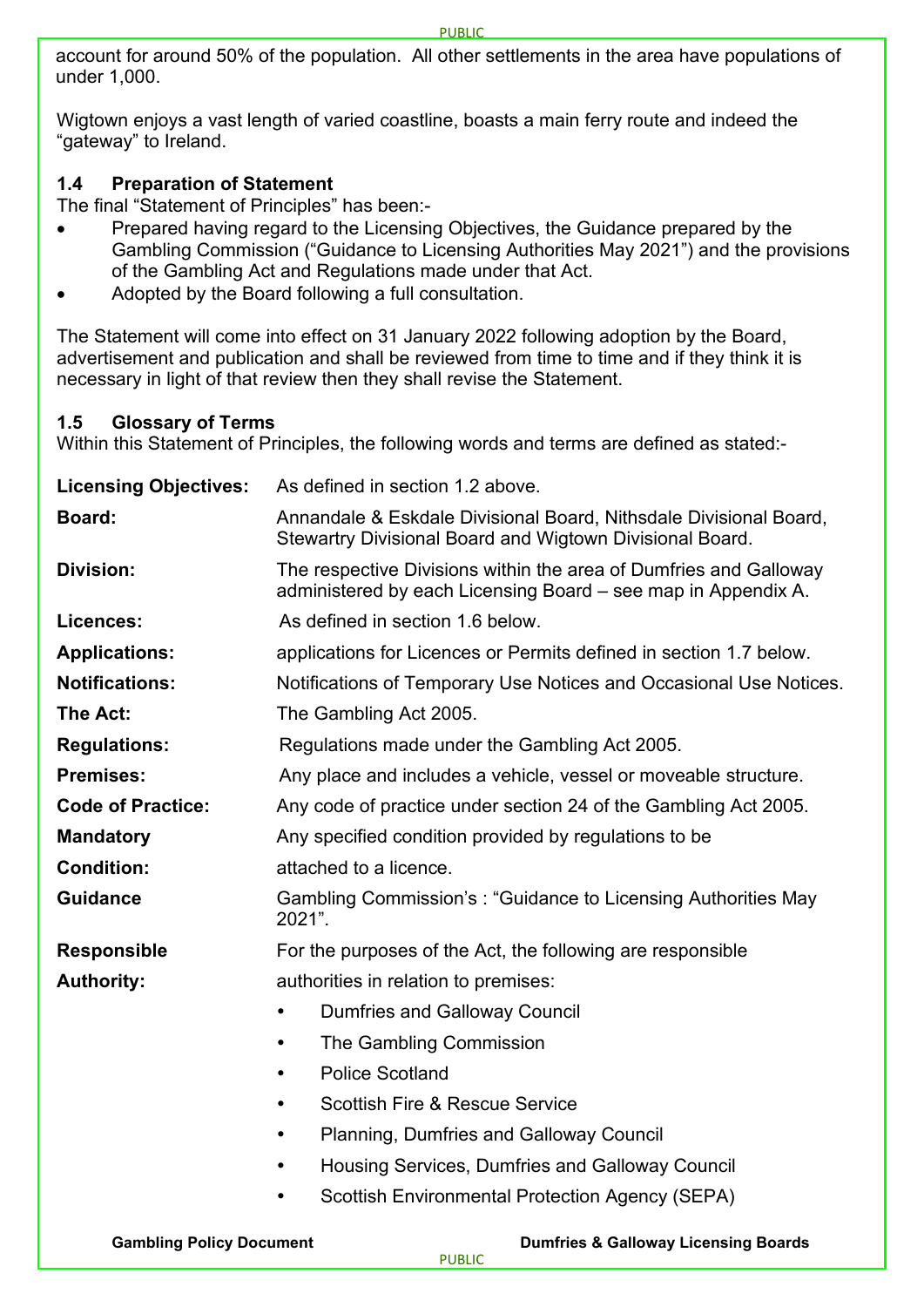PUBLIC Social Work Services, Dumfries and Galloway Council HM Revenues and Customs. **Interested Party:** For the purposes of the Act, a person is an interested party in relation to a premises licence if, in the opinion of the Licensing Authority which issues the licence or to which the application is made, the person: Lives sufficiently close to the premises to be likely to be affected by the authorised activities; Has business interests that might be affected by the authorised activities; this could also include, for example, partnerships, trade associations, charities, faith groups and medical practices; Represents persons who satisfy either of the above; for example Residents' and Tenants' Associations and Trade Unions.

> When considering whether a person is an interested party, each case will be judged on its merits taking into consideration the relevant circumstances, including those contained in the Guidance.

#### **1.6 Types of Licence**

This document sets out the principles that the Board will apply when making decisions upon applications or notifications made for:

- 1) Premises Licences;<br>2) Temporary Use Not
- Temporary Use Notices;
- 3) Occasional Use Notices;
- 4) Permits as required under the Act; and
- 5) Registrations as required under the Act

#### **1.7 Licensable Premises and Permits**

This policy relates to all those licensable premises, notices, permits and registrations identified as falling within the provisions of the Act, namely: -

- 1) Casinos;
- 2) Bingo Premises;<br>3) Betting Premises
- Betting Premises;
- 4) Tracks;
- 5) Adult Gaming Centres;
- 6) Licensed Family Entertainment Centres;
- 7) Unlicensed Family Entertainment Centres;
- 8) Club Gaming Permits;
- 9) Prize Gaming and Prize Gaming Permits;
- 10) Occasional Use Notices;
- 11) Temporary Use Notices; and
- 12) Registrations of small society lotteries.

1.7.1 For gaming machine stakes and prize information and the UK government's maximum stake on FOBT (B2) gaming machines to £2, please refer to the Gambling Commission's Website [www.gamblingcommission.gov.uk](http://www.gamblingcommission.gov.uk/) .

#### **1.8 General Principles**

Nothing in this Statement of Principles will:

1) Undermine the rights of any person to apply under the Act for a variety of permissions and have the application considered on its individual merits; or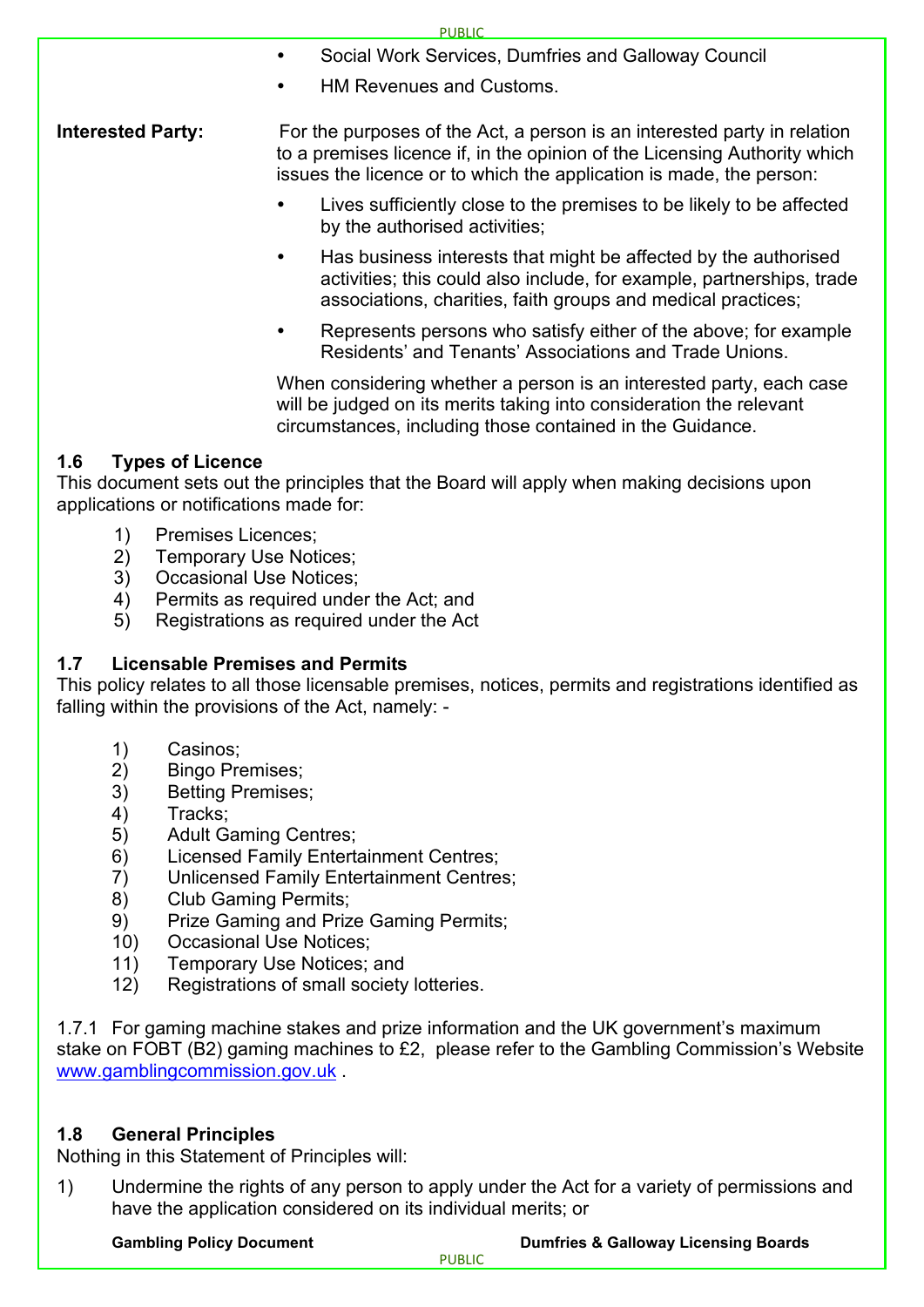2) Override the right of any person to make representations on any application or seek a review of a licence or permit where they are permitted to do so under the Act.

It must also be underlined that the Authority will aim to permit the use of premises for gambling in so far as it thinks that the use of the premises is: -

- In accordance with a code of practice issued by the Gambling Commission (Section 24);
- In accordance with guidance issued by the Gambling Commission to local authorities (Section 25);
- Subject to any code of practice and Gambling Commission Guidance, reasonably consistent with the licensing objectives; and
- Subject to any code of practice and the licensing objectives, in accordance with this Statement of Principles.

The starting point in determining applications will be to grant the application, without conditions. Conditions will only be considered where they are needed to meet the requirements of the licensing objectives and any conditions applied will not be overly onerous and will be proportionate to the scale of the application, the 'risks' involved and the business, organisation or individual concerned. Conditions will generally be considered unnecessary if they are already adequately covered by other legislation. The Board will draw principally upon the advice issued by the Gambling Commission and attach conditions relative to the given circumstances of each individual case. Conditions attached to premises licences will, so far as possible, reflect local crime prevention strategies. For example, the provision of CCTV may be appropriate for some premises.

All applicants for premises licences will be requested to set out how they will promote the Licensing Objectives, as specified in section 1.2 above, and what measures they intend to employ to ensure compliance with them. This will include how they will display and make available information and materials relating to support groups such as 'Be Gamble Aware' and 'Gamcare'.

When determining an application to grant a premises licence or whether to review a premises licence, regard will be taken regarding the proximity of the premises to schools, vulnerable adult centres, or to residential areas with a high concentration of families with children. The proximity of premises etc. taken into consideration will vary depending upon the size and scope of the gambling premises concerned. Each case will, however, be determined on its merits. Therefore, if an applicant can effectively demonstrate how they might overcome licensing objective concerns, this will be taken into account.

Licensing is about the regulation of licensed premises, Temporary Use Notices or Occasional Use Notices within the terms of the Act and in the public interest. Conditions may be attached to licences that will cover matters that are within the control of individual licensees.

When considering any conditions to be attached to licences, the Authority will primarily focus on the direct impact of the activities taking place at licensed premises on members of the public living, working or engaged in normal activity in the area concerned. Scottish Ministers may, by regulation, provide for specific conditions to be attached to a Premises Licence as either "mandatory" or "default" conditions.

In determining an application, the Licensing Authority cannot have regard to the expected demand for the facilities which it is proposed to provide.

In this respect, the Board recognises that, apart from the licensing function, there are a number of other mechanisms available for addressing issues of unruly behaviour that can occur within or around licensed premises, including:

1) Planning controls;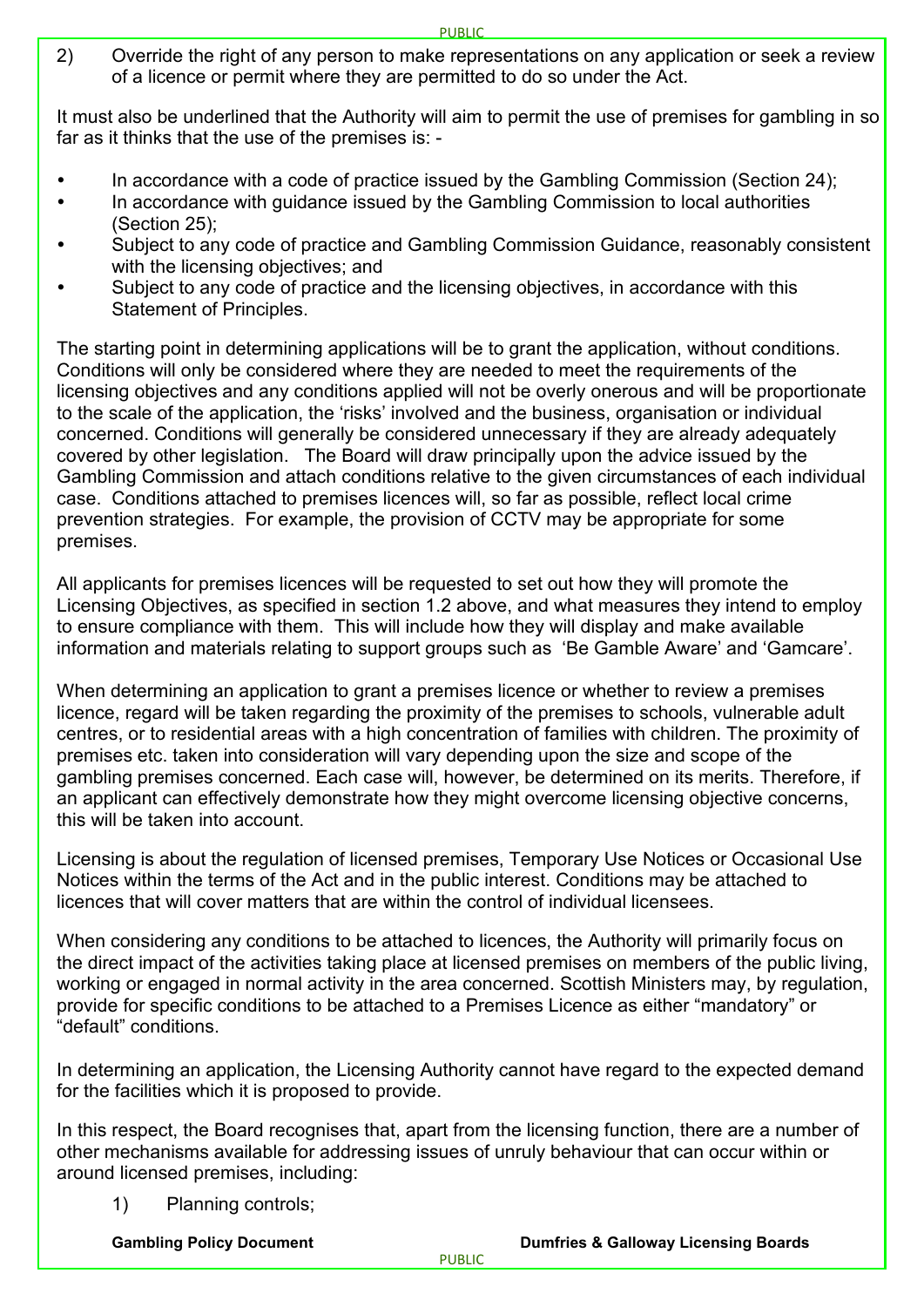- 2) Ongoing measures to create a safe and clean environment in these areas in partnership with local businesses, transport operators and Council Departments;
- 3) Regular liaison with the Police on law enforcement issues regarding disorder and anti-social behaviour;
- 4) The power of the police, other responsible authorities or a local resident or business to seek a review of the licence.

Objectors will be required to relate their objection to one or more of the Licensing Objectives, as specified in section 1.2 above, before the Board will be able to consider it.

Where a person, whether or not directly affected by an application or living in the vicinity of a licenseable premises under consideration, puts themselves forward as representing the interests of residents in the vicinity, the Board will normally ask them to provide evidence that they are acting as representatives of others.

The Board, in undertaking its licensing function, will have due regard to the need to eliminate unlawful discrimination and to promote equality and good relations between persons of different racial groups. It will also ensure that the licensing function will be carried out in the public interest.

#### **Human Rights Act 1998**

**1.9** The Board recognises that as a Public Authority in terms of Section 6 of the Human Rights Act 1998 it would be unlawful to act in a way which is incompatible with a right under the European Convention on Human Rights and Fundamental Freedoms. In considering applications and taking enforcement action the Authority will bear in mind the terms of the Act and Convention and in particular:-

- Article 1 of Protocol 1 peaceful enjoyment of possessions. A licence is considered a possession in law and people should not be deprived of their possessions except in the public interest;
- Article  $6 -$  right to a fair hearing;
- Article 8 respect for private and family life: in particular removal or restriction of a licence may affect a person's private life;
- Article 10 right to freedom of expression.

**1.9A** The Board is fully aware that moral objections to gambling are not a valid reason to refuse applications for premises licences.

#### **1.10 Advisory body for the Protection of Children from Harm**

The Board, as the Licensing Authority, designates the Chief Social Work Officer as the competent Authority to provide advice on the protection of children from harm.

The Chief Social Work Officer has the specialist knowledge and expertise to fulfil this role.

#### **1.11 Consultees**

This Statement of Principles has been subject to formal consultation with:

- 1) Police Scotland;
- 2) Scottish Fire & Rescue Service;
- 3) Education Services;
- 4) Representatives of and the holders of the various licences for premises in the Division who will be affected by this Statement;
- 5) Community Councils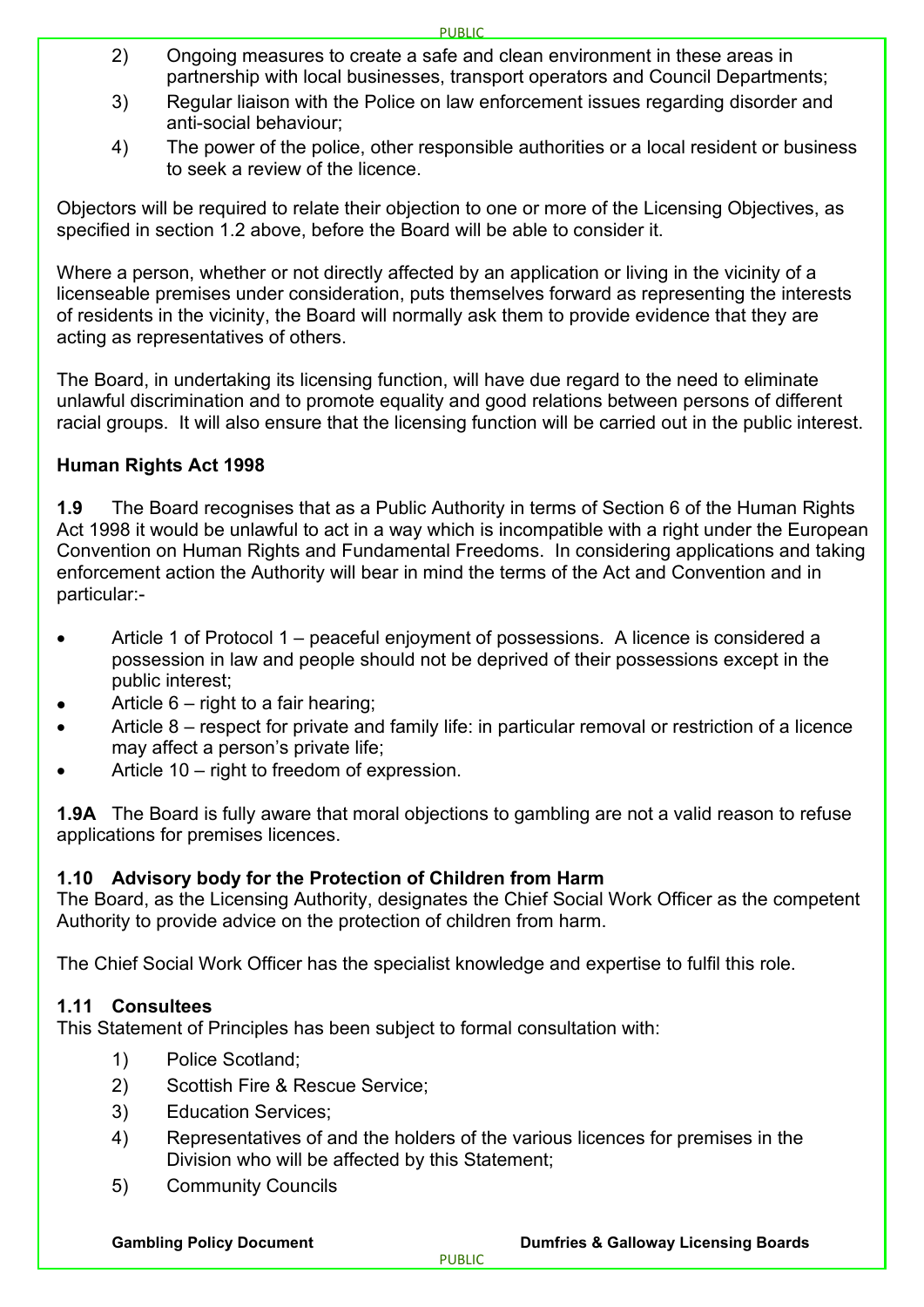6) Persons and businesses likely to be affected by authorised gambling within the Divisions, and organisations who represent such business and persons including trade unions, churches, voluntary organisations working with children and young persons, or working with problem gamblers, medical practices and advocacy organisations, residents' associations and trade organisations.

**PURLIC** 

For further information on a list of those who were consulted, see Appendix B

#### **1.12 Information Exchange**

In fulfilling its functions and obligations under the Act the Board will exchange relevant information with other regulatory bodies and will work towards establishing protocols in this respect. In exchanging such information the Board will conform to the requirements of the Act, data protection and freedom of information legislation, the Gambling Commission's Guidance to Licensing Authorities and the Gambling Commission's "Advice to licensing authorities on information exchange with the Gambling Commission" and will adopt the principles of good regulation.

Contact details of those persons making representations and details of the representations will be made available to applicants in terms of transparency and, in the event of a hearing being held, will form part of a public document. Anyone making representation or applying for a review of a premises licence will be informed that these details will be disclosed.

### **2. LEGISLATION, POLICIES AND STRATEGIES**

#### **2.1 Legislation**

In undertaking its licensing function under the Gambling Act 2005, the Board may also be bound by other legislation, including:

- 1) Health and Safety at Work etc. Act 1974;
- 2) Environmental Protection Act 1990;
- 3) The Equality Act 2010

However, the Board has a firm commitment to ensuring the avoidance of duplication with other regulatory regimes so far as possible. For example, it will be slow to act under the Act when an issue is better dealt with under, for example, health and safety at work or fire safety.

#### **Data Protection and Freedom of Information**

**2.2** As the Board is a public body appointed by the Dumfries and Galloway Council the Board has signed up to the Council's Data Protection Policy Scheme which can be accessed on the Council's website. The Board is a separate public body for the purpose of the Freedom of Information (Scotland) Act 2002 and has produced a Publication Scheme which has been approved by the Scottish Information Commission responsible for enforcing the 2002 Act. The Publication Scheme may be accessed on the Council's website.

#### **2.3 Relationship with Planning Policies**

When determining an application, regard cannot, under the terms of the Act, be given to planning or building control permissions and/or any planning restrictions.

The issue of a Provisional Statement of a premises licence is a separate and distinct process to the granting of Planning Permission. Planning and Building Control permissions will have to be sought and approved before any development takes place.

The Board recognises that licensing applications should not be seen as a re-run of the planning application process and there will be a clear separation of the planning and licensing regimes to avoid duplication and inefficiency.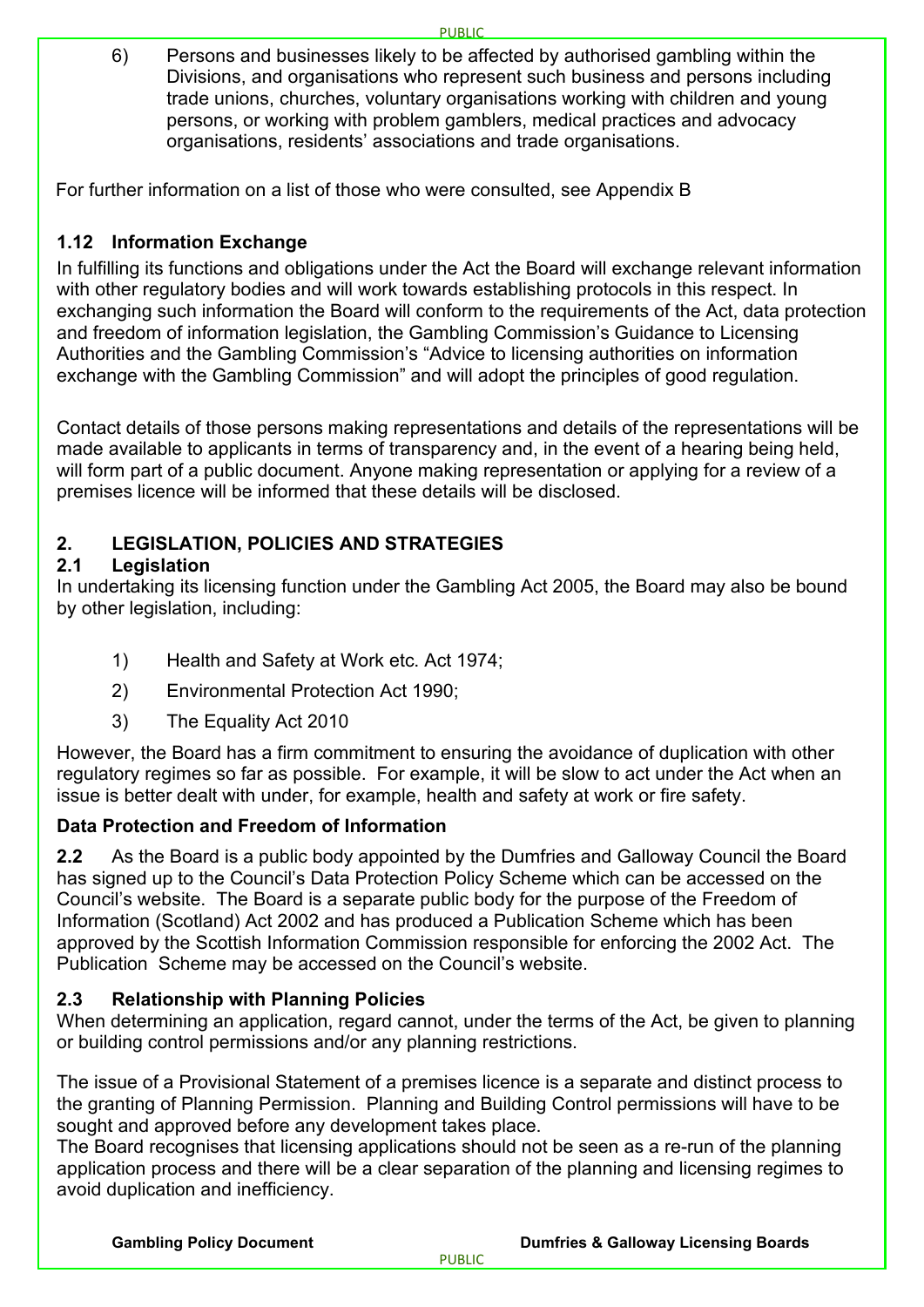#### **2.4 National Strategies**

The Board will also seek to discharge its responsibilities identified by other Government Strategies, so far as they impact on the objectives of the licensing function.

#### **2.5 Integrating Strategies**

By consulting widely prior to this Statement of Principles being published the Board will endeavour to secure proper integration with local crime prevention, planning, transport, tourism, cultural and health and wellbeing strategies.

There are a number of wider issues which may need to be given due consideration when dealing with applications. The Board will therefore receive reports, when appropriate, on the -

- 1) Needs of the local tourist economy;
- 2) Cultural strategy for the area;
- 3) Employment situation in the area and the need for new investment and employment where appropriate;
- 4) Local Crime Prevention Strategies
- 5) Equality Strategies and Outcomes
- 6) Health and Wellbeing priorities.

#### **3. DECISION MAKING**

#### **3.1 Scheme of Delegation**

A Scheme of Delegation has been prepared in accordance with the Act and Guidance to ensure that uncontroversial applications will, where competent, be dealt with by officers and applications will only be submitted to the Board where decision making is called upon. This Scheme of Delegation forms Appendix D to this Statement.

#### **3.2 Licensing Reviews**

The Board will carry out a review of a premises licence where it has received a formal application for review in accordance with the Act that is relevant to one or more of the Licensing Objectives. Representations may be that activities, including the following, are taking place:

- 1) Use of licensed premises for the sale and distribution of drugs in contravention of the Misuse of Drugs legislation and the laundering of the proceeds of drugs crimes;
- 2) Use of licensed premises for the sale and distribution of illegal firearms;
- 3) Use of licensed premises for prostitution or the sale of unlawful pornography;
- 4) Use of licensed premises as a base for organised criminal activity;
- 5) Use of licensed premises for the organisation of racist, homophobic or sexual abuse or attacks;
- 6) Use of licensed premises for the sale of smuggled tobacco or goods;
- 7) The use of licensed premises for the sale of stolen goods.
- 8) Children and/or vulnerable persons are put at risk.

Due consideration will be given to all relevant representations unless they fit the following:

- a) they do not raise an issue relevant to the principles to be applied in accordance with Section 153;
- b) the grounds are frivolous;
- c) the grounds are vexatious;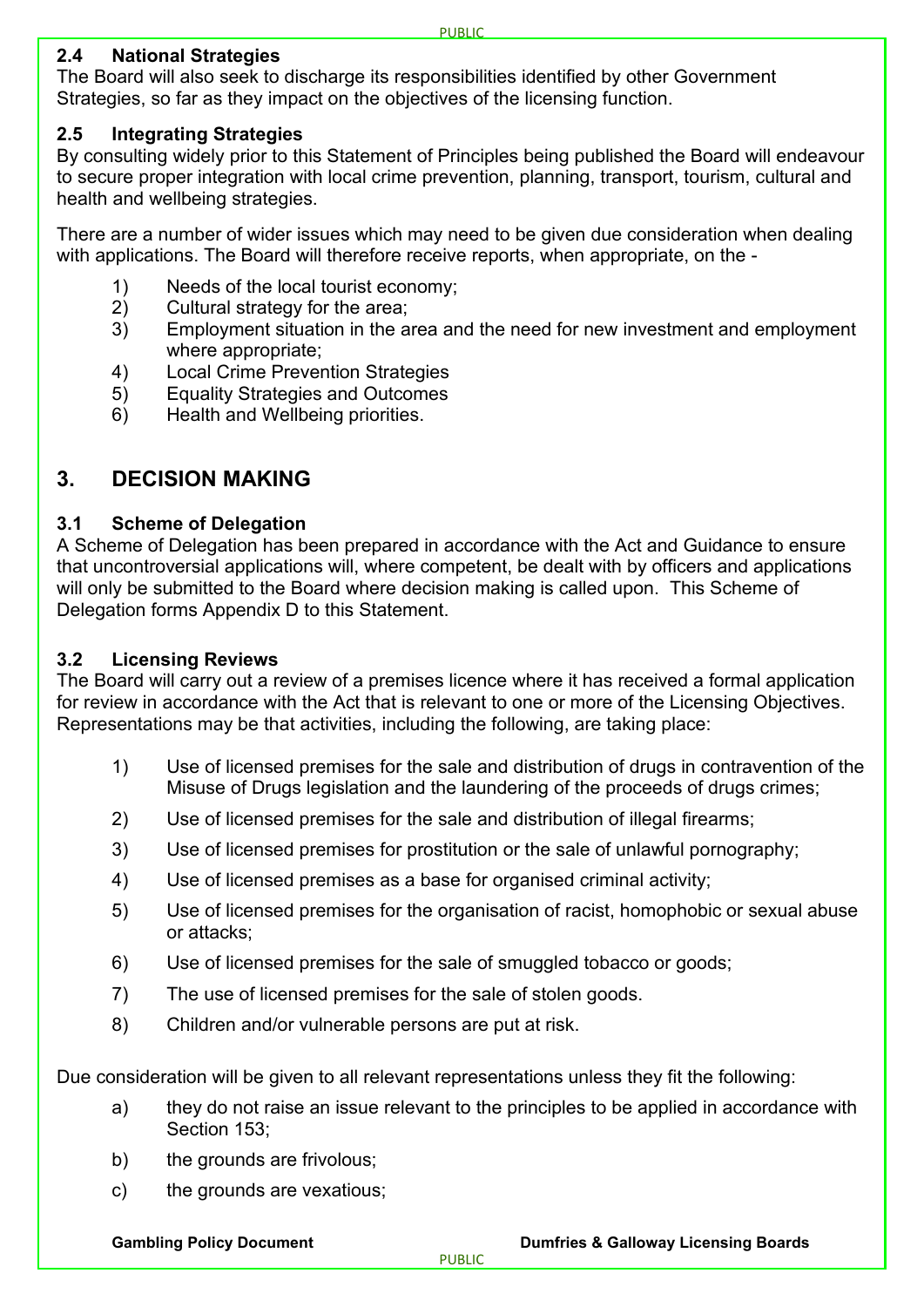- d) the grounds are irrelevant;
- e) the grounds will not cause the Board to revoke or suspend a licence or to remove, amend or attach conditions on the Premises Licence;
- f) the grounds are substantially the same as the grounds cited in a previous application relating to the same premises; or
- g) the grounds are substantially the same as representations made at the time the application for a Premises Licence was considered.

A Premises Licence may also be reviewed by the Board on its own volition.

### **4. LOCAL STANDARDS**

#### **4.1 Assessment of Need**

Unmet demand is not a criterion that will be taken into consideration when determining an application for a premises licence under the Gambling Act 2005.

#### **4.2 Compliance and Enforcement**

The Board appreciates the direction of travel of national developments relating to enforcement and compliance : the effectiveness of the regulatory regime depends on the establishment and maintenance of an open, co-operative and effective relationship between operators, individuals, licensing authorities and the Commission; regulators may indeed help businesses to comply and should freely offer information and guidance : more use should be made of "earned recognition" – approaches can be developed that incentivise and reflect businesses' own efforts to comply with the law.

As recommended by the Commission the Board will follow good practice in enforcement including the principles of good regulation (Proportionate; Accountable; Consistent; Transparent; and Targeted) and the Regulators' Compliance Code:-

- 1. Regulators should carry out their activities in a way that supports those they regulate to comply and grow;
- 2. Regulators should provide simple and straightforward ways to engage with those they regulate and hear their views;
- 3 Regulators should base their regulatory activities on risk;
- 4. Regulators should share information about compliance and risk;
- 5. Regulators should ensure clear information, guidance and advice is available to help those they regulate meet their responsibilities to comply;
- 6. Regulators should ensure their approach to their regulatory activities is transparent.

The Board will always act in a proportionate manner reflecting the impact of any breach and the consequences of the breach.

The Board will therefore pursue a risk based approach to compliance the basis of which will be to assess when and where to take action depending on the assessment of how likely it is that the licence conditions or Code of Practice may be breached and with what impact. In so doing account will always be taken of:-

- The licensing objectives
- Relevant Codes of Practice
- Commission Guidance and
- The principles contained in this Statement.

The Board notes the terms of the Commission Guidance and, in particular, its April 2021 update 'Changes to the Guidance for Licensing Authorities'.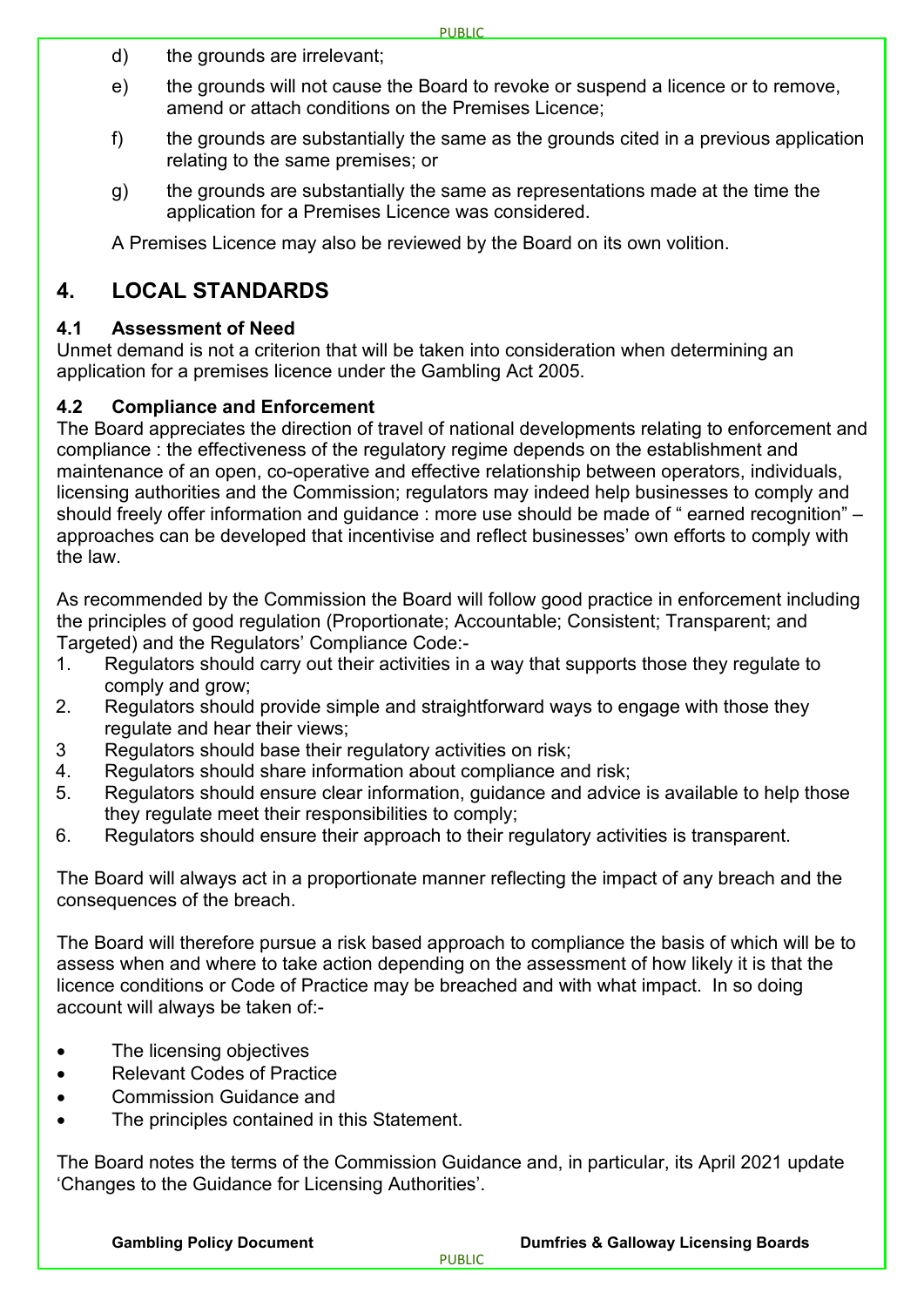Recognition must be given to the fact that the Board is involved with other forms of regulation including alcohol licensing. Furthermore the Council is the Licensing Authority for a full range of licensed activities including those licensed under the Civic Government (Scotland) Act 1982. Close working relations with other regulators within the Council and the decision to have the Licensing Standards Officers (in terms of the Licensing (Scotland) Act 2005 liquor licensing) as authorised officers under the Act and under the 1982 Act will allow for an overview of the regulatory sector and give an overall realism to the respective risk assessments undertaken for regulated premises.

The Board notes the terms of the advice note issued by the Commission "The Role of Authorised Persons in Scotland" regarding the regulatory and enforcement functions of local authorities. It notes that Dumfries and Galloway Council's Licensing Standards Officers currently are not, simply by virtue of their role, authorised persons for the purposes of section 304 of the Act. The Board notes that the advice note suggests the means by which Council officers can be authorised persons, on the basis of their other statutory functions

Premises will be subject to a scheme of inspection, the frequency of which will be determined by the risks imposed by the premises: those premises considered to pose a greater risk will be subject to more frequent inspections to those posing a lower risk. When determining risk, consideration will be given to:-

- The nature of the gambling activities carried out on the premises;
- The location of the premises in relation to schools etc.
- The procedures put in place by management to ensure compliance and to meet and promote the licensing objectives.

It is for gambling operators to ensure compliance with the terms of their licences and they should be able to demonstrate to regulators that their business is compliant.

However, the Act gives Aicensing authorities, the Commission and the police parallel powers in respect to premises: close liaison will take place with colleagues within the Commission and the police and other agencies, to ensure that each is aware of the other's activities and to avoid duplication of effort. The Board supports partnership working with relevant statutory agencies.

Protocols are necessary to ensure that any appropriate action is undertaken by the agency best suited to deal with the breach. For example:-

- Where the breach relates to both the premises licence (issued by the Board) and the operating licence (issued by the Commission) it may be more appropriate for the Commission to take action. If a particular breach is committed by a large national or regional operator, which may have wider implications for the gambling industry as a whole, or if the breach is deemed to be "high impact" then it would be anticipated that the Commission would wish to take primacy. A response from the Commission that they would not wish to take primacy would be necessary before the Board would consider taking enforcement action in these circumstances;
- However where the breach of the premises licence is confined to the Board's area and is a particular priority for the Authority it may be that the Board should initiate action;
- For breaches of permits the Board may only be called upon to lead as the Commission has no remit relating to permits other than the general power to prosecute illegal gambling;
- A one off breach will normally be best dealt with by the Board whereas repeat offences suggesting systemic breaches of licence conditions will fall within the Commission's remit;
- Assessment of the suitable enforcement outcome may suggest the most appropriate agency to initiate proceedings;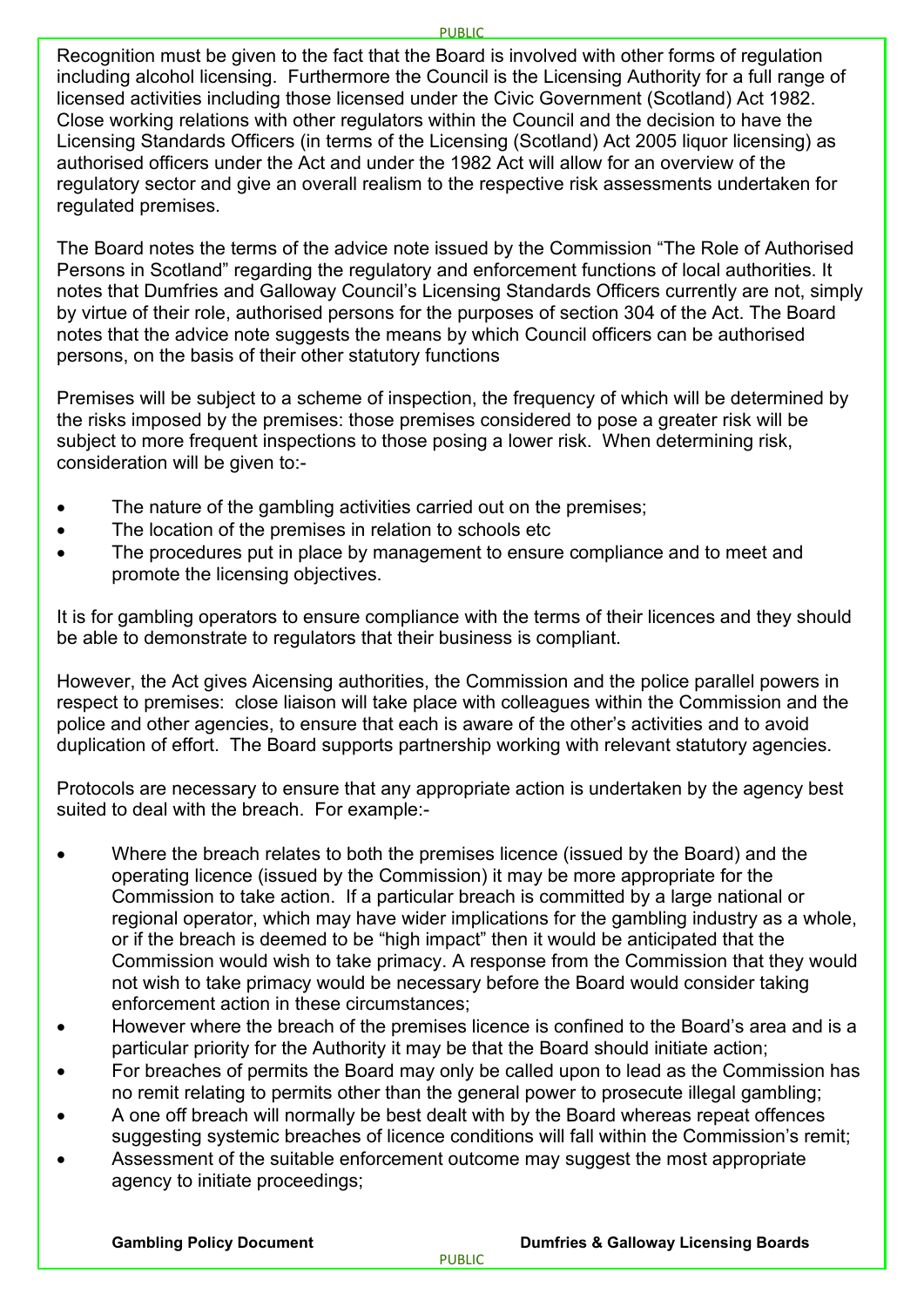- Even where the Board has decided that it is the most appropriate agency to address a breach, contact must be made with the Commission. This requirement will, for example, avoid impeding Commission investigation;
- Where the Board considers that enforcement is justified but due to the scale of activities or other reason does not have sufficient investigative powers or resources contact will be made with the Commission;
- In line with Commission Guidance the type of case when the police will be contacted to initiate action include:-
	- $\triangleright$  when non gambling offences are discovered for example large scale thefts or other serious crime which extends beyond the reach of licence conditions;
	- $\triangleright$  assistance with Commission investigations for example enquiries into other criminal activities.

The Board appreciates the distinction between:-

- Those who conduct gambling operations under a licence or permit but breach the terms of the licence or permit and
- Those who seek to profit from providing facilities without a licence or permit.

Although both situations result in illegal gambling the latter situation is considered by the Board to be the more serious. However, this position does not undermine or seek to undermine the seriousness of the former unlawful conduct.

#### **4.3 Casinos**

Under section 166 of the Act a Licensing Authority may resolve not to issue a casino premises licence. Currently, there is no resolution to prohibit casinos in any of the Divisions in Dumfries and Galloway. However, the Board reserves its right to review this situation and may, at some time in the future, resolve not to permit casinos or, if licensed casinos are already operating, resolve not to permit any additional casinos.

Should the Board choose to make such a resolution, this will be a resolution of the Board following considered debate and the reasons for making the resolution will be given.

Wigtown Divisional Licensing Board in the area of Dumfries and Galloway Council is specified in the Gambling (Geographical Distribution of Large and Small Casino Premises Licences) Order 2008 (Statutory Instrument 2008 No 1327) as a Licensing Authority who may issue a small casino premises licence (Article 3(1) (g)).

That Board recognises that it must ensure that its Statement of Principles must include the principles that the Wigtown Divisional Licensing Board propose to apply in making determinations under paragraph 5, Schedule 9 to the Act and it notes Part 17 of the Guidance in this regard and, in particular, its obligations under Schedule 9 to the Act.

In this regard, it is planned to have a revisal of the final Statement of Principles as and when appropriate

#### **4.4 Unlicensed Family Entertainment Centre gaming machine permits**

Where a set of premises does not hold a Premises Licence but wishes to provide gaming machines, it may apply to the Board for this permit.

An application for a permit may be granted only if the Licensing Authority is satisfied that the premises will be used as an unlicensed Family Entertainment Centre (wholly or mainly used for making the allowed Categories of gaming machines available for use), and if the Chief Constable has been consulted on the application.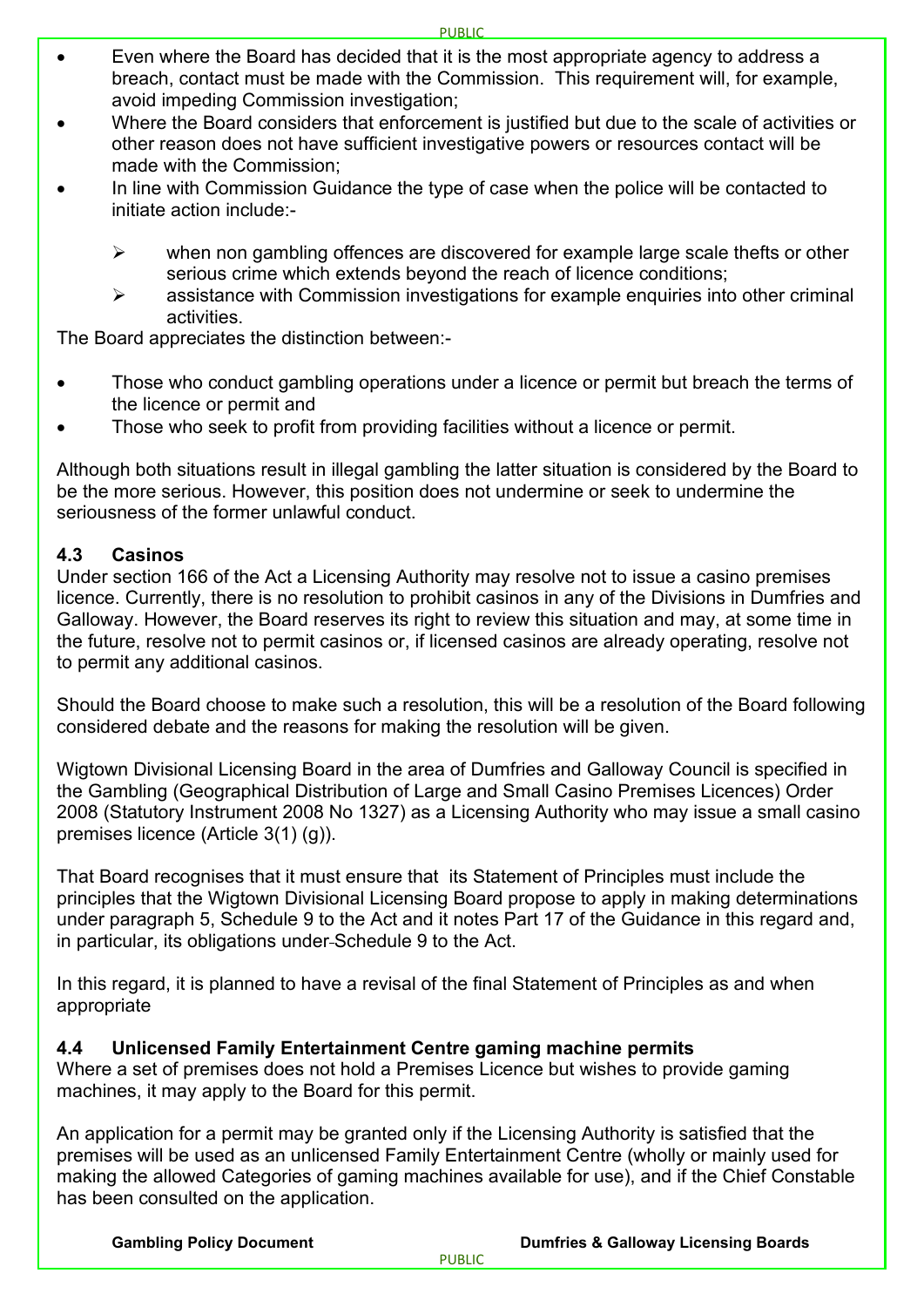The Board's Statement of Principles relating to their functions under schedule 10 to the Gambling Act 2005 concerning Family Entertainment Centre Gaming Machine Permits forms Appendix E to this Statement.

#### **5. LICENSING OBJECTIVE: PREVENTING GAMBLING FROM BEING A SOURCE OF CRIME OR DISORDER, BEING ASSOCIATED WITH CRIME OR DISORDER, OR BEING USED TO SUPPORT CRIME**

The Board will, when determining applications, consider whether the grant of a premises licence will result in an increase in crime and disorder.

The Gambling Commission, in its Guidance, has noted that "disorder is intended to mean activity that is more serious and disruptive that mere nuisance. Factors to consider in determining whether a disturbance was serious enough to constitute disorder would include whether police assistance was required and how threatening the behaviour was to those who could see or hear it." The Board agrees with this statement**.**

Applicants are encouraged to discuss the crime prevention procedures in their premises with the Board, the Council and the local Police before making a formal application.

In considering licence applications, the Board will particularly take into account:-

- 1) The design and layout of the premises;
- 2) The training given to staff in crime prevention measures appropriate to those premises;
- 3) Physical security features installed in the premises: this may include matters such as the position of cash registers or the standard of CCTV that is installed;
- 4) Where premises are subject to age-restrictions, the procedures in place to conduct age verification checks;
- 5) The likelihood of any violence, public order or policing problem if the licence is granted.

#### **6. LICENSING OBJECTIVE: ENSURING THAT GAMBLING IS CONDUCTED IN A FAIR AND OPEN WAY**

Generally, the Gambling Commission would not expect licensing authorities to become concerned with ensuring that gambling is conducted in a fair and open way as this will be a matter for either the management of the gambling business, and therefore subject to the Operating Licence, or will be in relation to the suitability and actions of an individual and therefore subject to the Personal Licence, both of which are the responsibility of the Gambling Commission.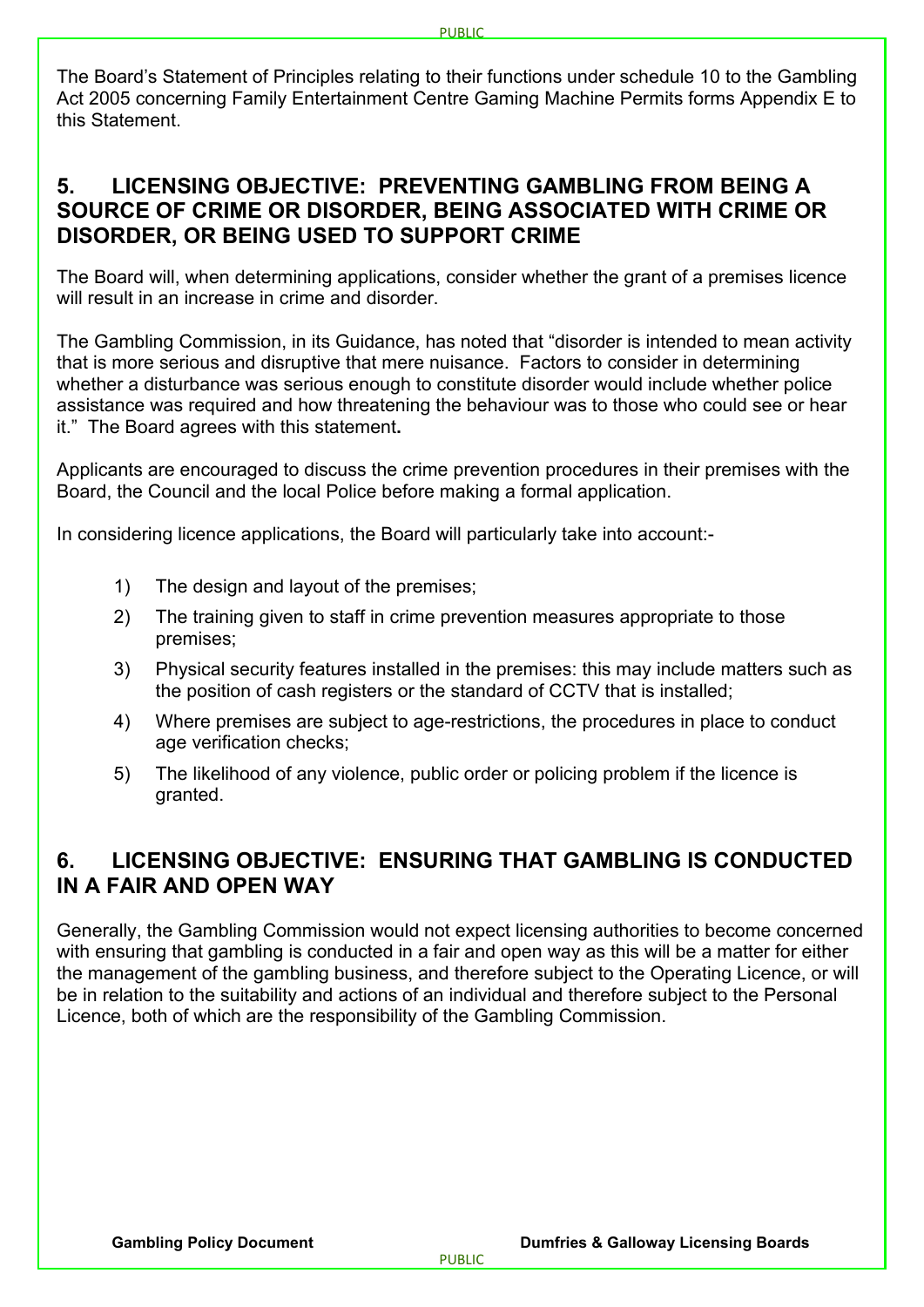#### **7. LICENSING OBJECTIVE: THE PROTECTION OF CHILDREN AND OTHER VULNERABLE PERSONS FROM BEING HARMED OR EXPLOITED BY GAMBLING**

#### **7.1 Access to licensed premises**

With limited exceptions, the access of children and young persons to those gambling premises, which are adult only environments, will not be permitted.

The Board will seek to limit the advertising for premises so that gambling products are not aimed at children or advertised in such a way that makes them particularly attractive to children.

The Board will consult with the Head of Social Work on any application that indicates there may be concerns over access for children or vulnerable persons.

The Board will judge the merits of each separate application before deciding whether to impose conditions to protect children on particular categories of premises. This may include such requirements as:

- 1) Supervision of entrances;
- 2) Segregation of gambling areas from areas frequented by children;
- 3) Supervision of gaming machines in non-adult gambling specific premises.

The Act provides for a Code of Practice on access to casino premises by children and young persons and the Board will work closely with the police to ensure the appropriate enforcement of the law.

The Board notes the Guidance at Part 19 with regard to protection of children and young persons in relation to Betting Premises and, in particular, Social Responsibility (SR) code 3.2.1.2 in the [Licence Conditions and Codes of Practice](https://www.gamblingcommission.gov.uk/for-gambling-businesses/Compliance/LCCP/Licence-conditions-and-codes-of-practice-sector-extracts.aspx) (LCCP) which states that 'licensees must ensure that their policies and procedures take account of the structure and layout of their gambling premises' in order to prevent underage gambling. Children and young persons are not allowed to be employed at premises with a betting premises licence.

7.1.1 Specific reference is made to the Board's Statement of Principles relating to their functions under schedule 10 to the Gambling Act 2005 concerning Family Entertainment Centre Gaming Machine Permits forming Appendix E to this Statement.

7.1.2 The Board is also mindful of exempted gaming in which children and young persons are free to participate but are also mindful of the potential of this leading to a gambling mind-set and the onset of problem gambling later in life. The Board will produce information material for parents, schools and event organisers to raise awareness of this potential.

#### **7.2 Vulnerable Persons**

The Board does not seek to prohibit particular groups of adults from gambling in the same way that it seeks to prohibit children but it will assume, for regulatory purposes, that 'vulnerable persons' includes :

- people who gamble more than they want to;
- people who gamble beyond their means; and
- people who may not be able to make an informed or balanced decision about gambling due to a mental impairment, alcohol or drugs.

The Board is aware that problem gambling impacts not only on the vulnerable people themselves but also their families and other dependents.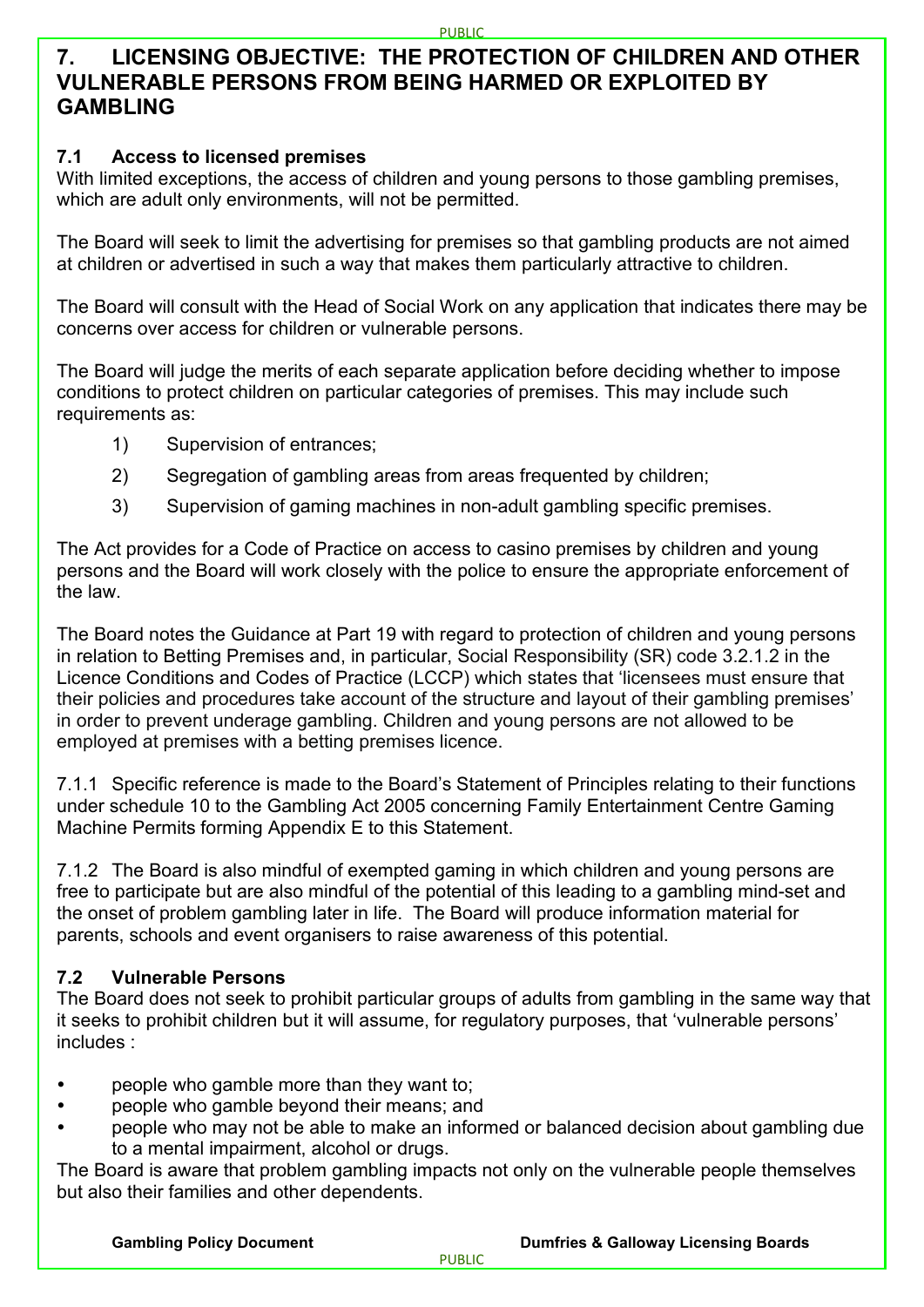### **7A. LOCAL AREA RISK ASSESSMENTS**

The following section seeks to offer assistance to Premises Licence Holders regarding their duty to prepare Local Area Risk Assessments. The Boards consulted with the Chief Constable, NHS Dumfries and Galloway, the Association of British Bookmakers and current operators and received one response only on behalf of the ABB.

7A.1 In terms of section 10 of the Gambling Commission's Licence Conditions and Codes of Practice (LCCP), premises licence holders must conduct a local risk assessment for their premises. Included in this risk assessment is assessing the local risks to the Licensing Objectives posed by the provision of gambling facilities at their premises and have policies, procedures and control measures to mitigate those risks.

7A.2 In making local risk assessments, licensees must take into account relevant matters identified in this Policy.

7A.3 The LCCP states that licensees must review (and update as necessary) their local risk assessments:**-**

- (a) to take account of significant changes in local circumstance, including those identified in this Policy;
- (b) when there are significant changes at a licensee's premises that may affect their mitigation of local risks;
- (c) when applying for a variation of a premises licence; and
- (d) in any case, undertake a local risk assessment when applying for a new premises licence.
- 7A.4 The Board will expect the local risk assessment to consider as a minimum:
- whether the premises are in an area of deprivation:
- whether the premises are in an area subject to high levels of crime and/or disorder;
- the ethnic profile of residents in the area;
- the demographics of the area in relation to vulnerable groups;
- the location of services for children such as schools, playgrounds, toy shops, leisure centres and other areas where children will gather.

7A.5 In any case the local risk assessment should show how vulnerable people, including people with gambling dependencies, are protected.

7A.6 Other matters that the assessment may include:

- The training of staff in brief intervention when customers show signs of excessive gambling. the ability of staff to offer brief intervention and how the manning of premises affects this;
- Details as to the location and coverage of working CCTV cameras, and how the system will be monitored;
- The layout of the premises so that staff have an unobstructed view of persons using the premises;
- The number of staff that will be available on the premises at any one time: If at any time that number is one, confirm the supervisory and monitoring arrangements when that person is absent from the licensed area or distracted from supervising the premises and observing those persons using the premises;
- Arrangements for monitoring and dealing with under age persons and vulnerable persons, which may include dedicated and trained personnel, leaflets, posters, self-exclusion schemes, window displays and advertisements not to entice passers-by etc.;
- The provision of signage and documents relating to games rules, gambling care providers and other relevant information be provided in both English and the other prominent first language for that locality;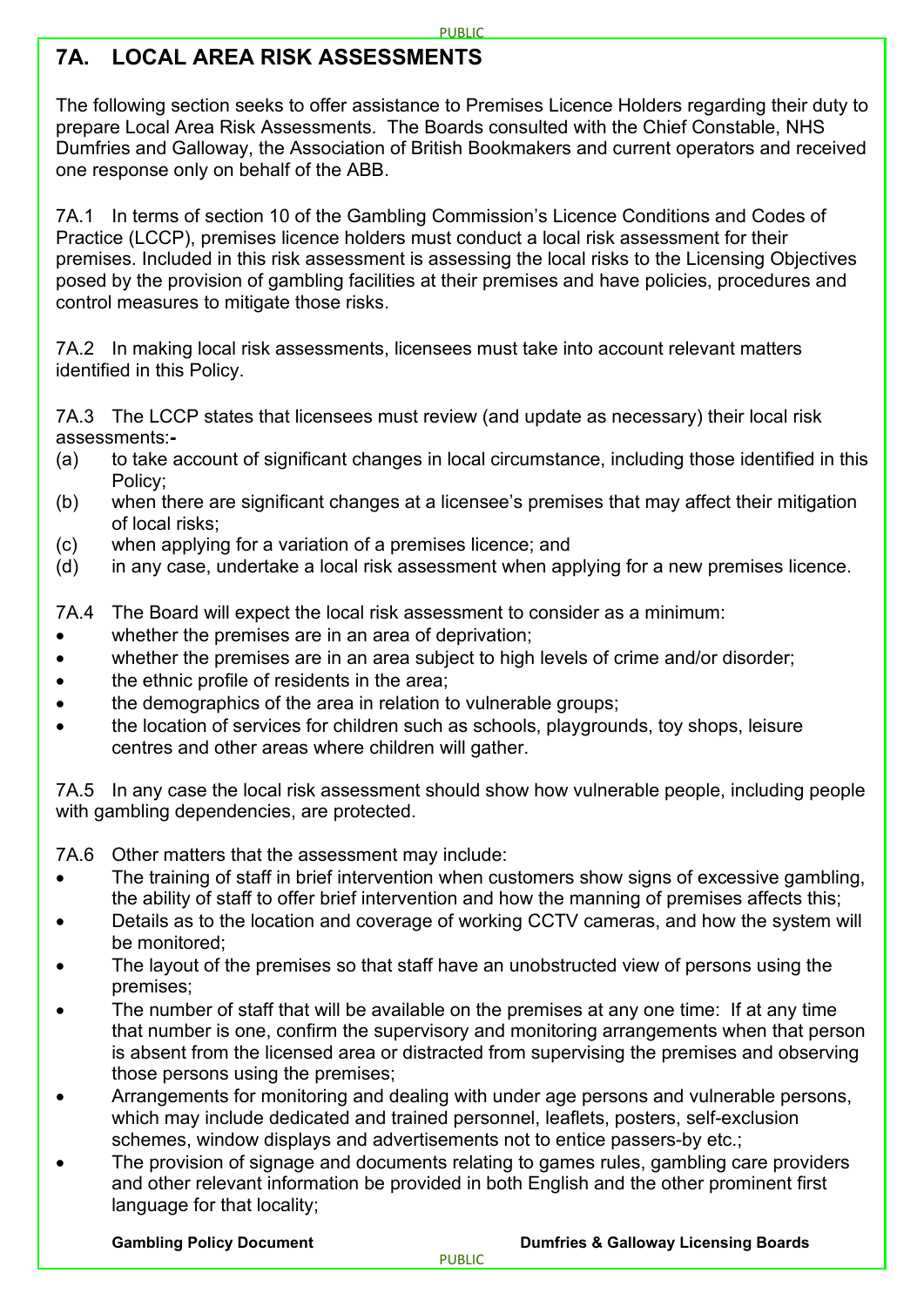• Where the application is for a betting premises licence, other than in respect of a track, the location and extent of any part of the premises which will be used to provide facilities for gambling in reliance on the licence.

7A.7 Licensees should share their local risk assessment with the Board when applying for a premises licence or when applying for a variation to an existing premises licence or otherwise at the request of the Board.

#### **8. COMPLAINTS AGAINST LICENSED PREMISES**

The Board will investigate complaints against licensed premises in relation to matters relating to the licensing objectives for which it has responsibility. In the first instance, complainers are encouraged to raise the complaint directly with the licensee or business concerned to seek a local resolution.

Where an interested party has made valid representations about licensed premises, or a valid application for a licence to be reviewed, the Board may initially recommend a conciliation meeting to address and clarify the issues of concern.

This process will not override the right of any interested party to ask that the Board consider their valid objections or for any licence holder to decline to participate in a conciliation meeting.

Due consideration will be given to all relevant representations unless they are considered to be frivolous, vexatious or repetitious.

#### **9. EQUALITY OUTCOMES**

The Board has agreed Equality Outcomes: Equality Outcome is:-

#### **Equality Outcome Number 1: Protected Characteristic: Age (children and young persons)**

Children and young persons are protected from the potential harm of becoming involved in gambling behaviours by increasing awareness of that harm, how the risk may be recognised and the reduction of that harm.

This outcome has at its core elimination of discrimination of children and young persons recognising their vulnerability to acquiring harmful gambling behaviours without having developed the necessary judgment to choose.

It also advances the fostering of good relations by emphasising to adults, especially event organisers, the risk involved notwithstanding that the opportunity for participation by children and young people is a tradition of longstanding.

#### **10. FURTHER INFORMATION**

Further information about the Gambling Act 2005, this Statement of Principles and about the application process, including application forms and guidance notes can be obtained from:

The Clerk Dumfries and Galloway Licensing Boards Municipal Chambers Buccleuch Street Dumfries DG1 2AD Tel: 030 33 33 3000 E-mail: [licensing@dumgal.gov.uk](mailto:licensing@dumgal.gov.uk)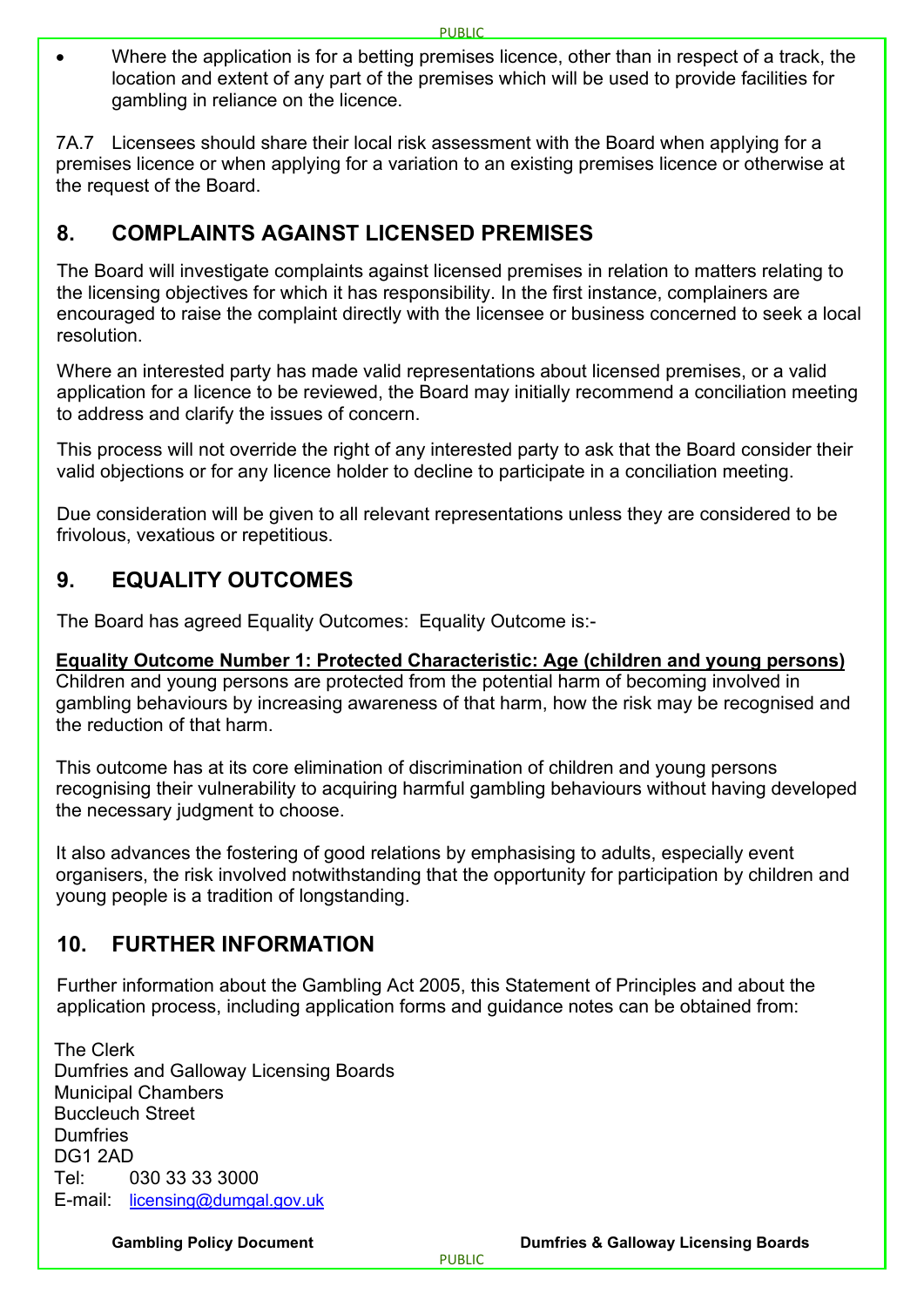Information is also available from the

Gambling Commission Victoria Square House Victoria Square Birmingham B2 4BP Tel: 0121 230 6666 Fax: 0121 230 6720 Website: [www.gamblingcommission.gov.uk](http://www.gamblingcommission.gov.uk/)

#### **11. COMMENCEMENT AND DURATION**

This Statement will come into effect on 31 January 2022 and will subsist for a period of 3 years. The Authority may undertake a review of the Statement during that time including the Wigtown Divisional Licensing Board separately on the issue of principles to be applied to any small casino licence competition process.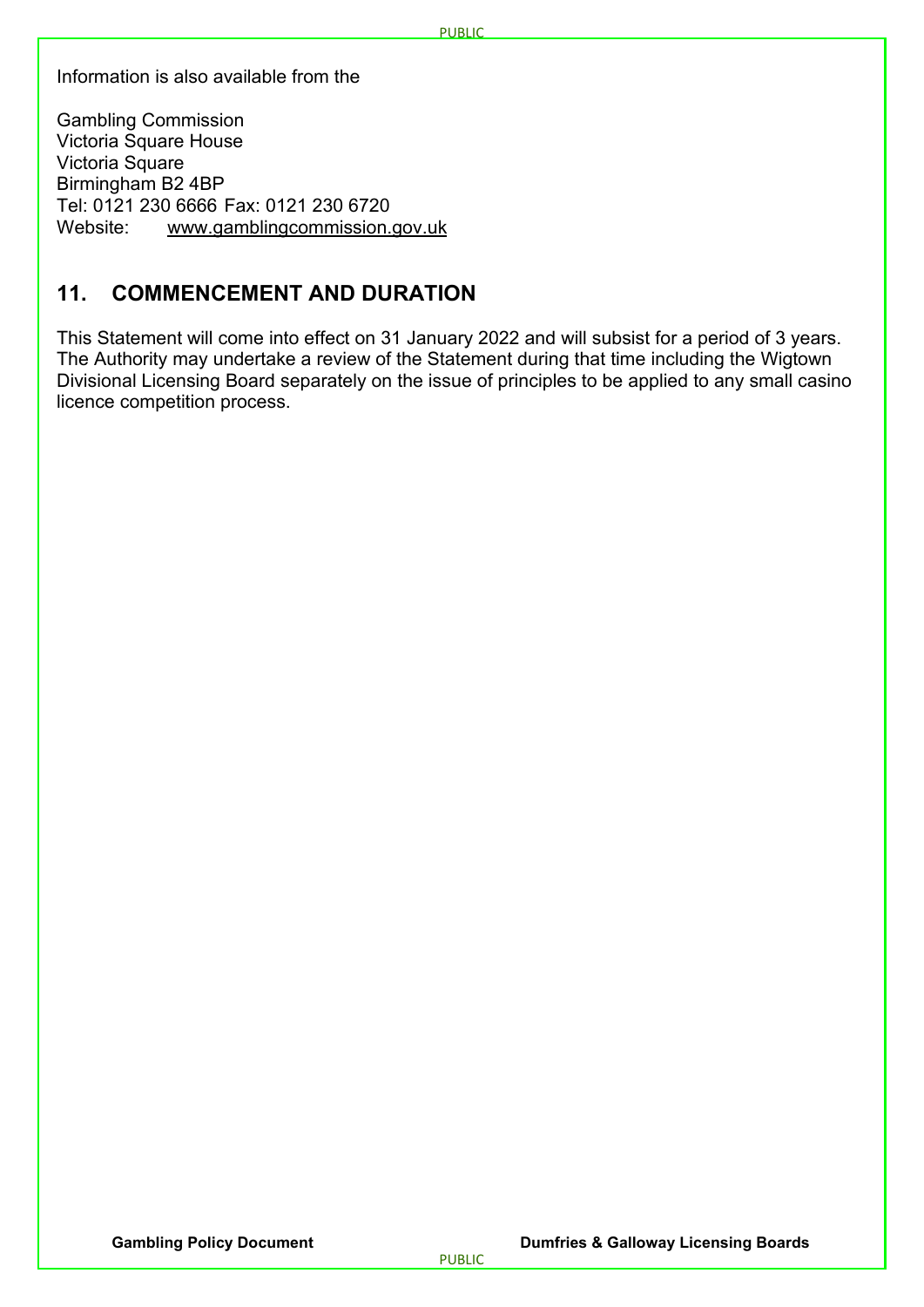### **Appendix A**



PUBLIC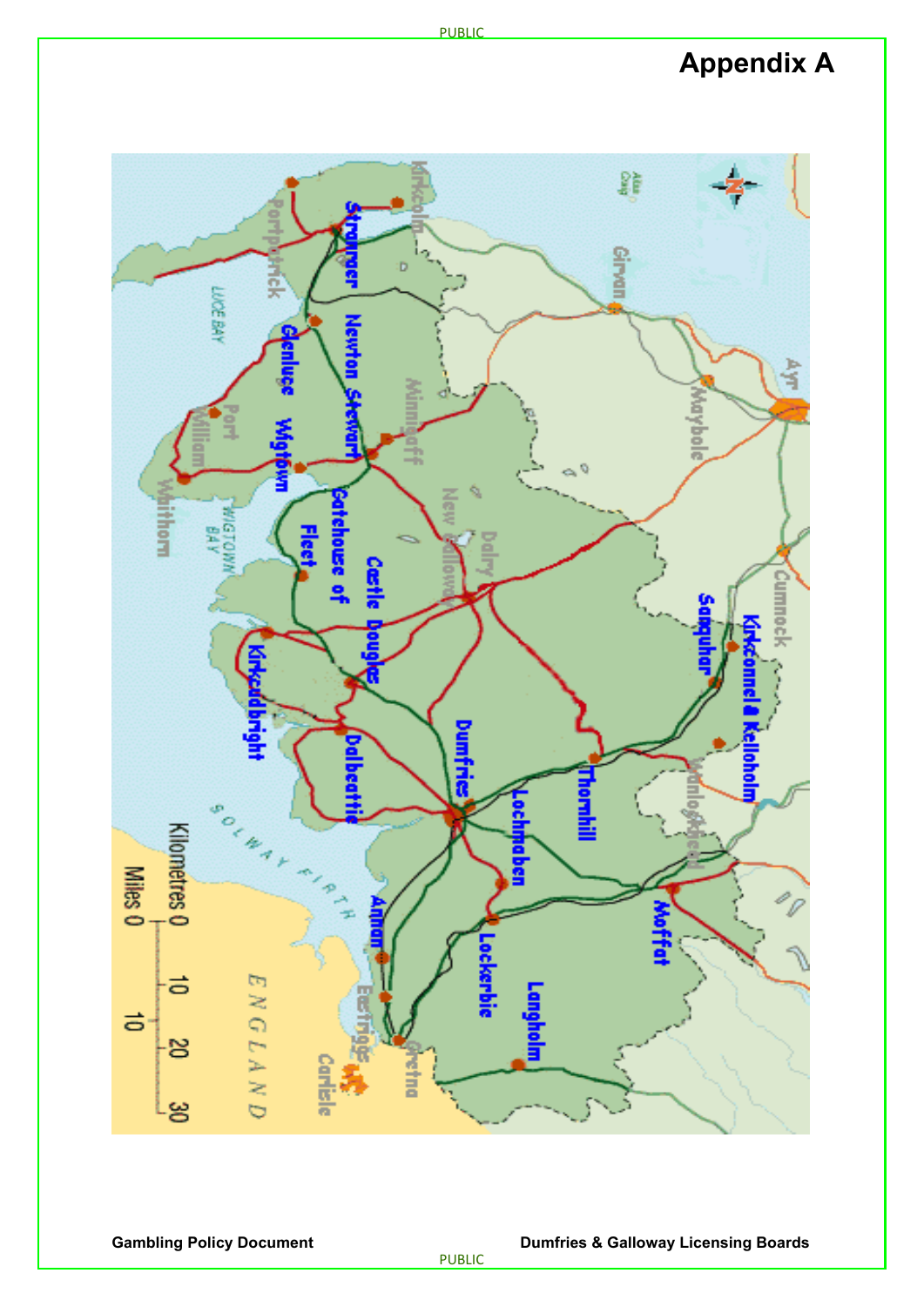### **Appendix B**

#### **Consultees**

- Elected Members, Dumfries & Galloway Licensing Boards
- Community Councils in Dumfries and Galloway
- The Gambling Commission
- Police Scotland
- Scottish Fire & Rescue Service
- Planning, Dumfries & Galloway Council
- Education Services, Dumfries & Galloway Council
- HM Revenues and Customs
- All licensed gambling premises
- Registered Clubs
- Religious organisations
- NHS Dumfries and Galloway
- All GP practices within Dumfries and Galloway
- Alcohol and Drugs Partnership
- Youth Groups
- Minority/Equality Groups
- Harm Groups
- Local Chambers of Trade/Commerce
- Citizens Advice Bureau
- Gamblers' Anonymous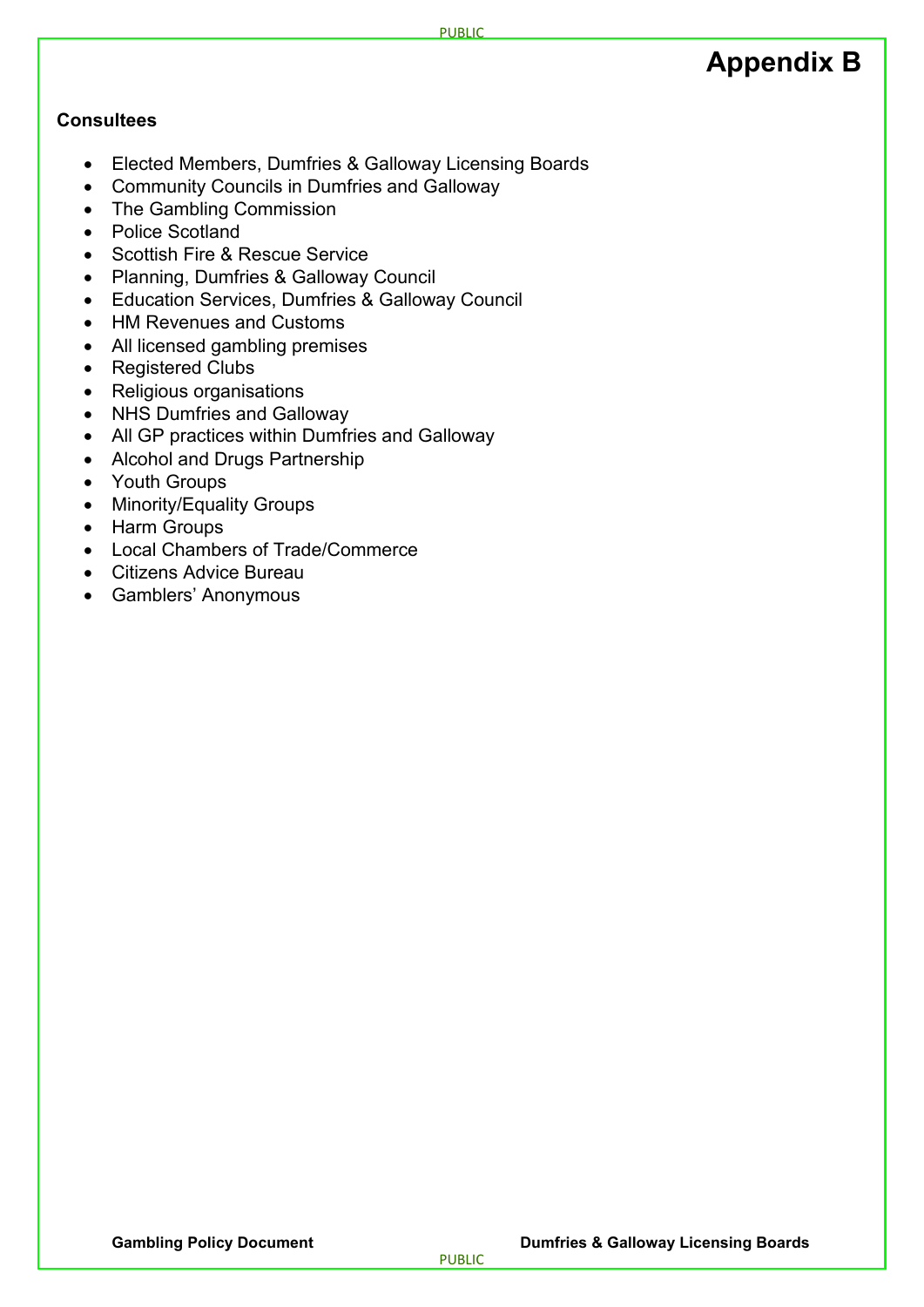### **Appendix C**

**Contact Details for Responsible Authorities**

**Dumfries & Galloway Council <b>Council Council Offices** 

**The Gambling Commission Victoria Square House**

**Police Scotland Headquarters** 

**Scottish Fire & Rescue Service Meadquarters** 

**Social Work Irish Street**

**Dumfries DG1 1HP**

**Cornwall Mount**

**English Street Dumfries DG1 2DD**

**Victoria Square Birmingham B2 4BP**

**Brooms Road Dumfries DG1 2DZ**

**Dumfries DG1 2AW**

**Planning Community Community Community Community Community Community Community Community Community Community Community Community Community Community Community Community Community Community Community Community Community Co Council Offices English Street Dumfries DG1 2HS**

**HM Customs & Excise Excise Processing Teams BX9 1GL United Kingdom**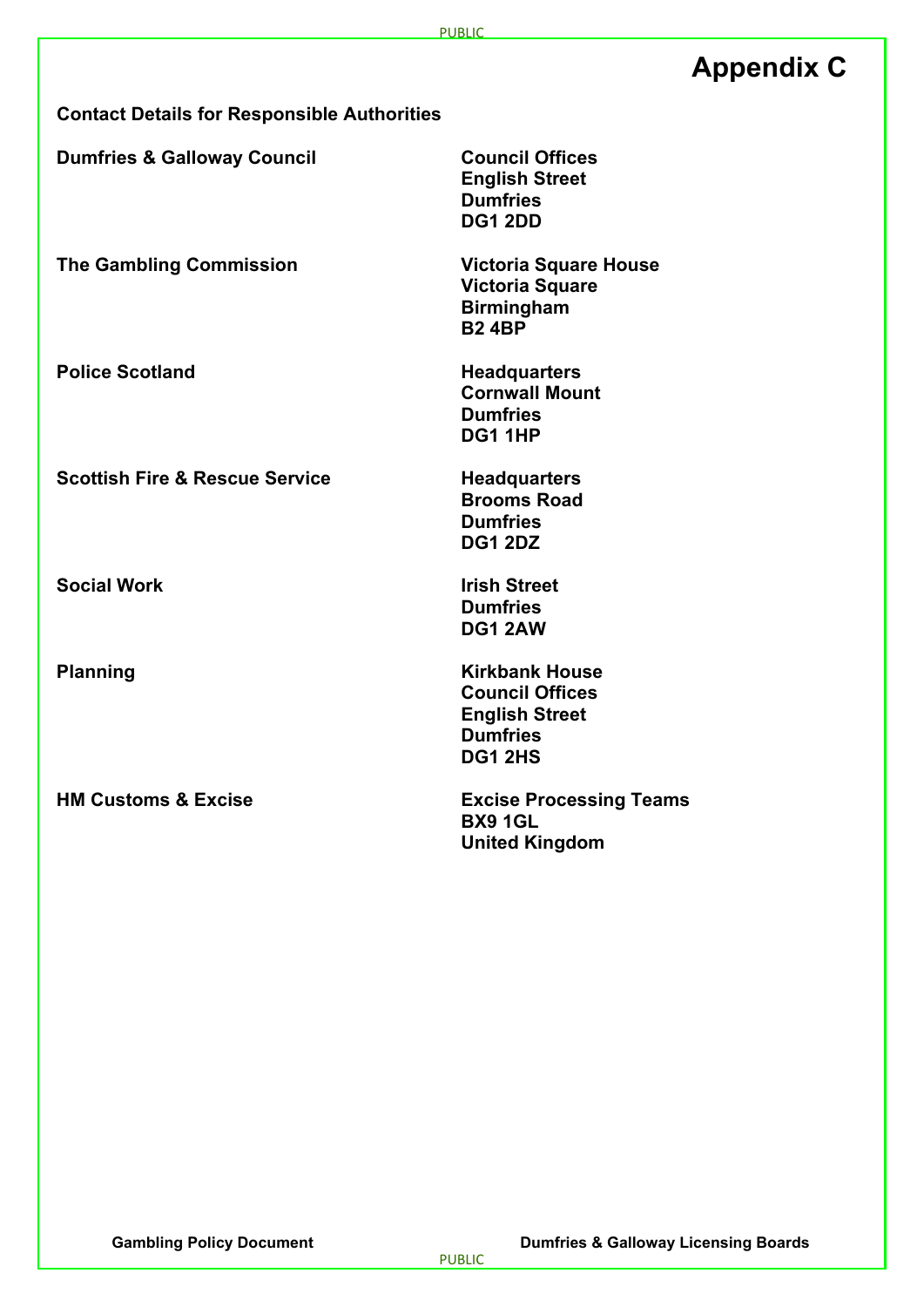### **APPENDIX D**

#### **DUMFRIES AND GALLOWAY LICENSING BOARD SCHEME OF DELEGATION UNDER THE GAMBLING ACT 2005**

| <b>Matter to be dealt with</b>                       | <b>Board</b>                     | <b>Clerk</b>                                    |
|------------------------------------------------------|----------------------------------|-------------------------------------------------|
| Final approval of three year                         | $\checkmark$                     |                                                 |
| licensing policy                                     |                                  |                                                 |
| Policy not to permit casinos                         | $\overline{\checkmark}$          |                                                 |
| Fee setting                                          |                                  | $\checkmark$                                    |
| (when appropriate)                                   |                                  |                                                 |
| Application for premises licences                    | Where representations            | Where no representations                        |
|                                                      | have been received and           | received/ representations have                  |
|                                                      | not withdrawn                    | been withdrawn                                  |
| Application for a variation to a                     | Where representations            | Where no representations                        |
| licence                                              | have been received and           | received/ representations have                  |
|                                                      | not withdrawn                    | been withdrawn                                  |
| Application for a transfer of a licence              | Where representations            | Where no representations                        |
|                                                      | have been received               | have been received from the                     |
|                                                      | from the Commission              | Commission                                      |
| Application for a provisional                        | Where representations            | Where no representations                        |
| statement                                            | have been received and           | received/representations have<br>been withdrawn |
|                                                      | not withdrawn<br>$\checkmark$    |                                                 |
| Review of a premises licence                         |                                  |                                                 |
| Application for club gaming/club                     | Where objections have            | Where no objections made/                       |
| machine permits                                      | been made (and not<br>withdrawn) | objections have been<br>withdrawn               |
|                                                      | ✓                                |                                                 |
| Cancellation of club gaming/club<br>machines permits |                                  |                                                 |
| Applications for other permits                       |                                  | $\checkmark$                                    |
| Cancellation of licensed premises                    |                                  | $\checkmark$                                    |
| gaming machine permits                               |                                  |                                                 |
| Consideration of temporary use                       |                                  | $\checkmark$                                    |
| notice                                               |                                  |                                                 |
| Decision to give a counter notice to                 | $\checkmark$                     |                                                 |
| a temporary use notice                               |                                  |                                                 |
| Applications for and Registration of                 | Where                            | All administrative tasks and                    |
| <b>Small Society Lotteries</b>                       | objections/complaints            | other actions and activities                    |
|                                                      | have been made (and              | including cancellation of                       |
|                                                      | not withdrawn) and               | registration on non-payment of                  |
|                                                      | where application must           | <b>Annual Fee</b>                               |
|                                                      | or may be refused or             |                                                 |
|                                                      | may be revoked                   |                                                 |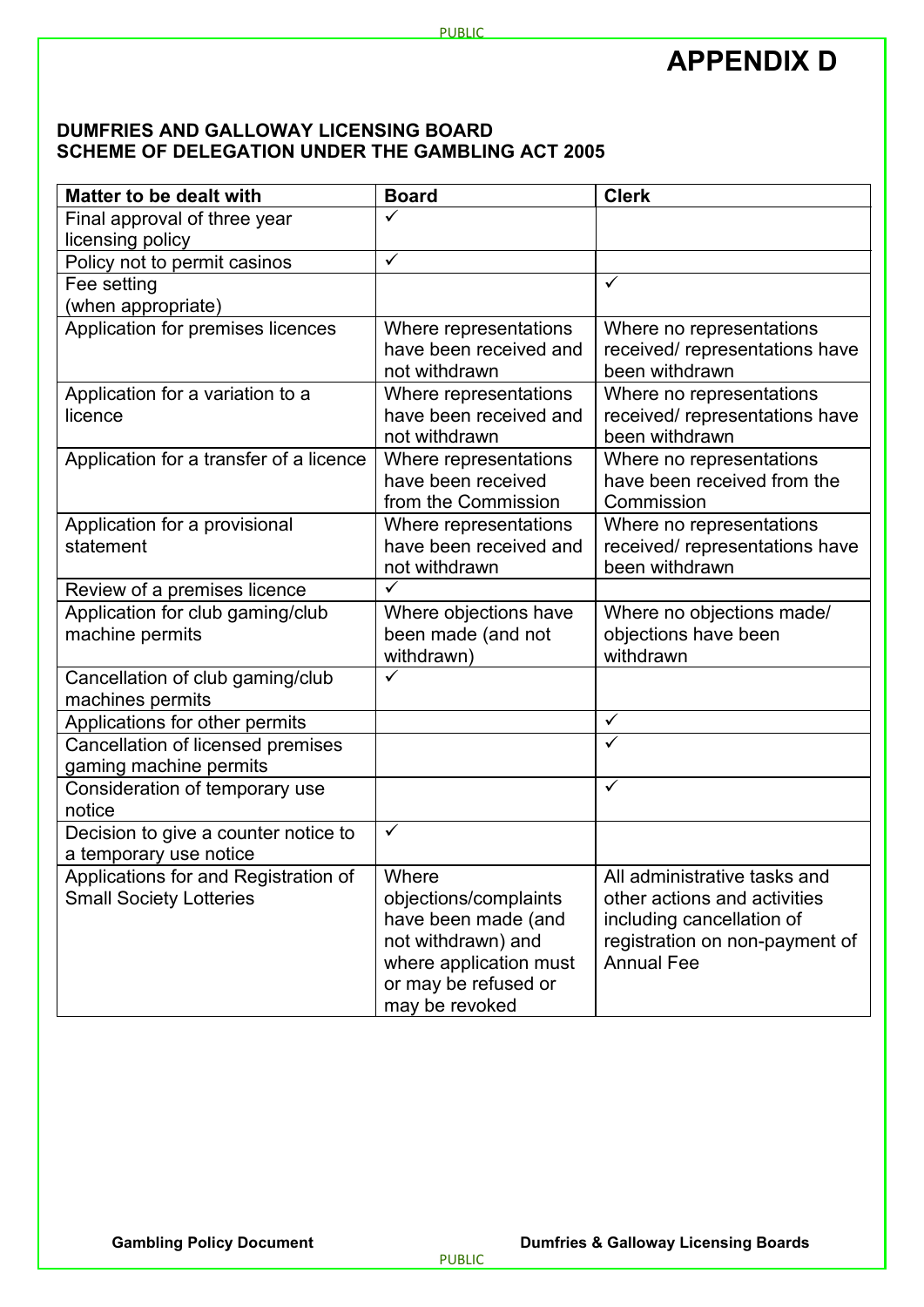### **APPENDIX E**

#### **DUMFRIES AND GALLOWAY LICENSING BOARDS**

#### **STATEMENT OF PRINCIPLES RELATING TO THE BOARDS' FUNCTIONS UNDER SCHEDULE 10 TO THE GAMBLING ACT 2005 CONCERNING FAMILY ENTERTAINMENT CENTRE GAMING MACHINE PERMITS**

#### **1. Introduction**

In Scotland the Licensing Board is the Licensing uthority under the Gambling Act 2005. In Dumfries and Galloway our Council has agreed to divide up its area into 4 Licensing Divisions each with its own Divisional Licensing Board:-

- Annandale & Eskdale Division is essentially a rural area without any city or large town to provide a central or focus point. The population is around 37,000. Among its settlements, Annan has the highest population. The other main settlements are Lockerbie, Gretna, Eastriggs, Moffat, Lochmaben and Langholm.
- Nithsdale Division is Dumfries and Galloway's most populated area with a total population of some 57,000 with Dumfries as the largest town in Dumfries and Galloway. The other main settlements include Sanquhar, Kirkconnel and Thornhill.
- Stewartry Division covers an area of 1,760 square kilometres (680 square miles) and has a high quality natural environment that includes 2 National Scenic Areas, with the coastal waters providing an important recreational resource. The Stewartry is purported to be the most heavily forested part of Britain with one third forested.

*The Stewartry is the least densely populated area within Dumfries and Galloway with a population of some 24,000. More than half the population live in the countryside or in settlements of fewer than 1,000 people. The remainder are concentrated in the towns of Dalbeattie, Castle Douglas and Kirkcudbright.*

 Wigtown Division – with a population of under 29,000, Wigtown accounts for nearly 20% of the total population of Dumfries and Galloway. The 2 main towns, Stranraer and Newton Stewart, account for around 50% of the population. All other settlements in the area have populations of under 1,000.

*Wigtown enjoys a vast length of varied coastline, boasts a main ferry route and indeed the "gateway" to Ireland*.

#### **2. Preparation of this Statement**

2.1 The Boards have valued the efforts towards developing this Statement of Principles. It has provided Members the opportunity to become more aware of a growing social and health issue among young people which is little recognised: children and young persons need to be protected from the potential harm of becoming involved in gambling behaviours.

2.2 It is hoped that the development and introduction of this Statement will assist in raising awareness of this issue not only within the trade but also to the wider community, parents and guardians of children and young persons.

2.2.1 A literature review of research into this issue has given focus and perspective for the preparation of this statement:-

- a correlation between permissive laws and problem gambling
- links between fruit/gaming machine playing to early onset of gambling and gambling problems (welte et al (2009))
- operant conditioning arising from the attraction of fruit/gaming machines, where players feel compelled to continue beyond what they can afford or control, temporarily removes feelings of stress, anxiety or depression through the excitement of the activity (Willans, 1996)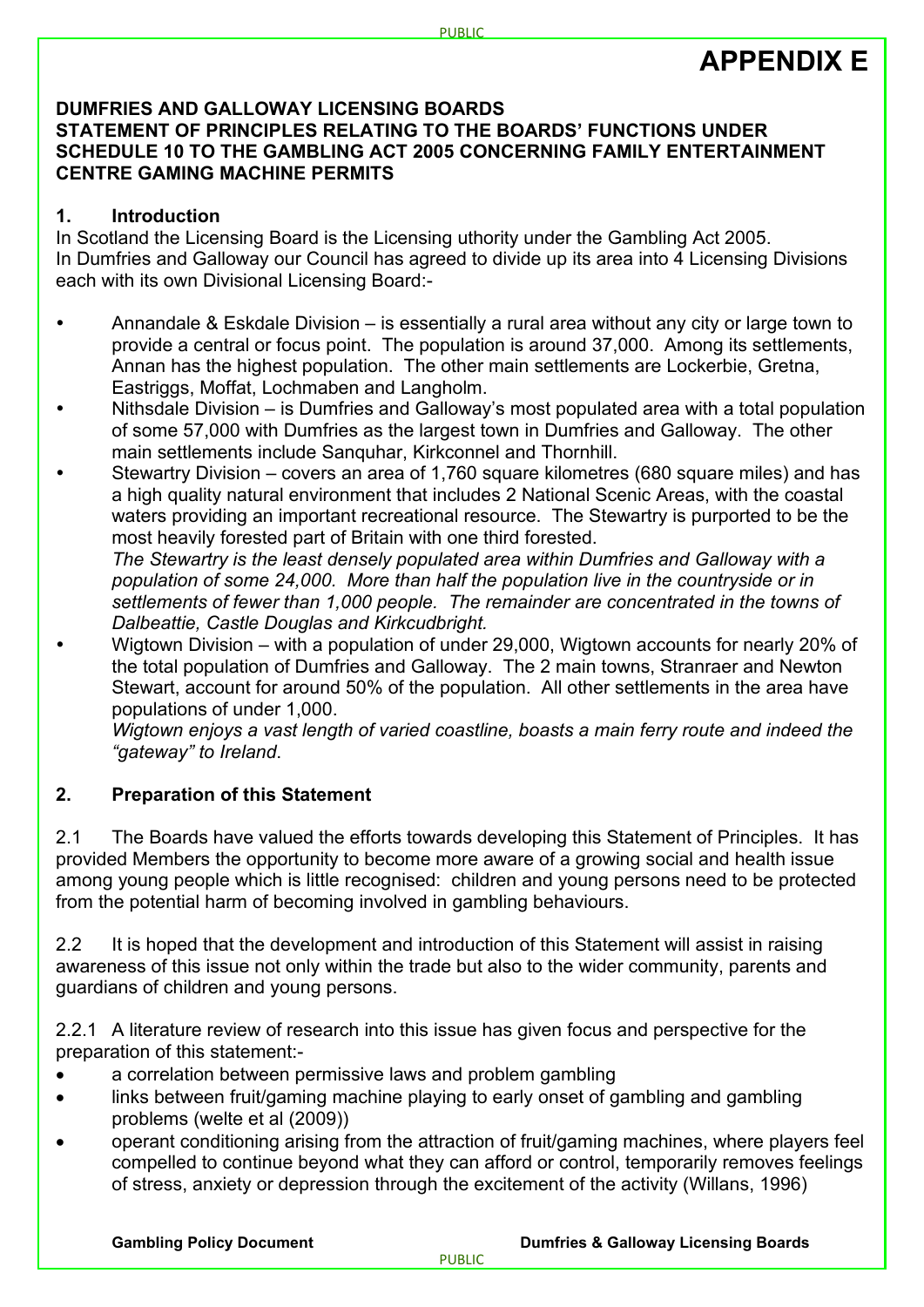- this negative reinforcement generates habitual gambling behaviours that become enduring and lead to other forms of participation. (Nower & Blaszczunski, 2004).
- the majority of adolescents, and those responsible for their care, are unaware of warning signs and the risks surrounding frequent gambling or the potential harm it causes (Essau, 2008)
- the majority of adults who attend gamblers anonymous have problems with fruit machine addiction that began in their youth (Reith, 2006)
- retrospective studies among adults show that problem gamblers commonly started participating before the age of ten (Nower & Blaszczunski, 2004) and
- early age of onset is one of the highest risk factors for adolescent problem gambling (Johansson et al, 2009).
- 2.3 In preparing this Statement due regard has been given to:-
- The provisions of the Gambling Act 2005 in particular Sections 247 and Schedule 10 to the Act
- The Gambling Commission Guidance to Licensing Authorities (May 2021).
- The Licensing Objectives:
- Preventing gambling from being a source of crime or disorder, being associated with crime or disorder, or being used to support crime
- Ensuring that gambling is conducted in a fair and open way; and
- Protecting children and other vulnerable persons from being harmed or exploited by gambling.

2.4 The Commission's Guidance to Licensing Authorities on preparing this Statement of Principles is:-

"A Licensing Authority may want to set out the matters that it will take into account in determining the suitability of the applicant. Given that the premises will particularly appeal to children and young persons, licensing authorities may want to give weight to matters relating to child protection issues."

2.4.1 However, the Boards recognise that the suitability of an applicant for a permit is only one aspect of the Boards functions in respect of Family Entertainment Centre Gaming Machine Permits. The Boards' views on criteria which they will consider are set out in other Sections of this Statement including Paragraphs 5.3, 6.2 and 6.3 of the Statement.

2.5 The consultation period was from 10 August 2018 to 5 October 2018. In addition to an online consultation which was open to anyone having an interest and written correspondence being sent to those consultees referred to in Appendix B, responses were specifically invited from:-

- Holders of current Family Entertainment Centre Gaming Machine Permits
- Local Multi-Agency Group set up to promote Public Health and Wellbeing, such as the Risky Behaviour Sub-Groups
- The Gambling Related Harm Among Young People Working Group
- The Chief Constable as the statutory consultee on all applications for permits
- The Trade Organisation BACTA
- The Gambling Commission.

#### **3. Licensing Objectives**

3.1 The Boards see the Licensing Objectives as the cornerstone of any regulation of activities under the Gambling Act 2005.

3.2 The Boards will therefore have the Licensing Objectives at the forefront of their decision making in respect of Family Entertainment Centre Gaming Machine Permits.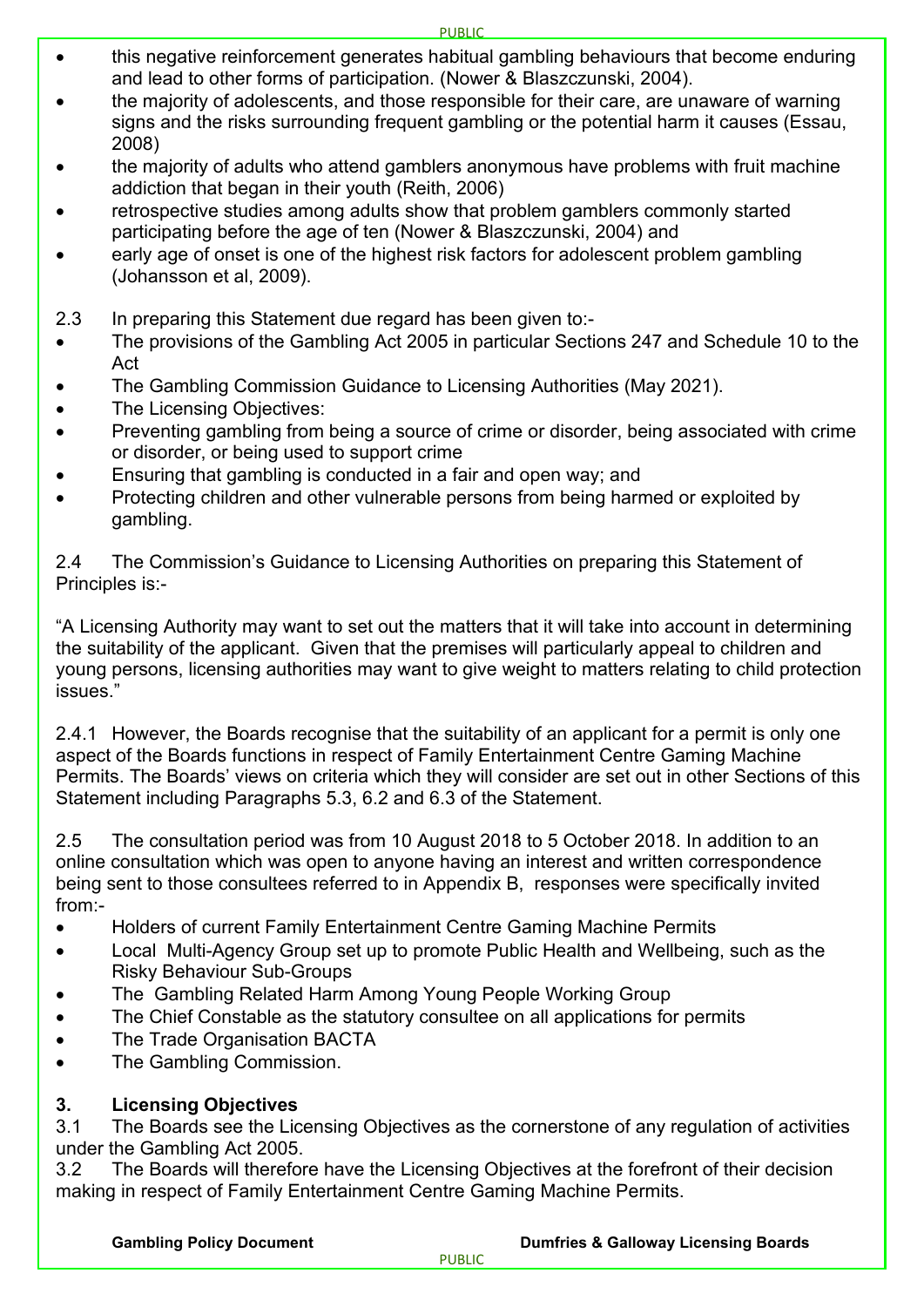- 3.3 The Licensing Objectives are:-
- Preventing gambling from being a source of crime or disorder, being associated with crime or disorder, or being used to support crime
- Ensuring that gambling is conducted in a fair and open way; and
- Protecting children and other vulnerable persons from being harmed or exploited by gambling.

#### **4. Unlicensed Family Entertainment Centres**

4.1 Premises which are the subject of a Family Entertainment Centre Gaming Machine Permit are often called "Unlicensed Family Entertainment Centres".

#### 4.2 Presumably this is because:-

- An Operating Licence granted by the Gambling Commission
- Personal Licences granted by the Gambling Commission
- A Premises Licence granted by the Licensing Authority (in Scotland a Licensing Board) are not required. Instead the sole requirement is the grant of a Family Entertainment Centre Gaming Machine Permit by the local Licensing Board.

4.3 This Permit entitles the operator to make available for use Category D Gaming Machines which have the lowest stake and payout levels.

Children and young persons are allowed access to Unlicensed Family Entertainment Centres; they need not be accompanied by an adult.

4.4 "Child" and "young person" are defined for the purposes of the Gambling Act as:-

"Child" means an individual who is less than 16 years old.

"Young person" means an individual who is not a child but who is less than 18 years old.

4.5 Although the Permit only relates to Gaming Machines, the Permit Holder is also entitled to have available for use other machines which as they are not considered to involve games of chance are commonly known as "Skill With Prizes" (SWP) Machines. Although prizes are won by skills such as :-

- Knowledge
- Dexterity
- Logic
- Memory
- Hand-to-eye co-ordination
- Reaction
- numerical and lexical ability,

there is still the potential for a customer to lose money especially for a child or young person to lose more than they can reasonably afford. The Boards therefore recommend that the principles set out within this Statement should be applied in relation to the use of SWP Machines equally as they apply to the use of the Gaming Machines allowed by the Permit.

#### **5. Applying for a Family Entertainment Centre Gaming Machine Permit**

5.1 When determining an application for a permit the Board will wish to be sure that granting the permit will be consistent with the Licensing Objectives. The Board must therefore have before it the fullest information reasonably available.

- 5.2 The legislation provides that an application for a permit must:-
- Be made in the form and manner as the Licensing Authority may direct
- Specify the premises in respect of which the permit is sought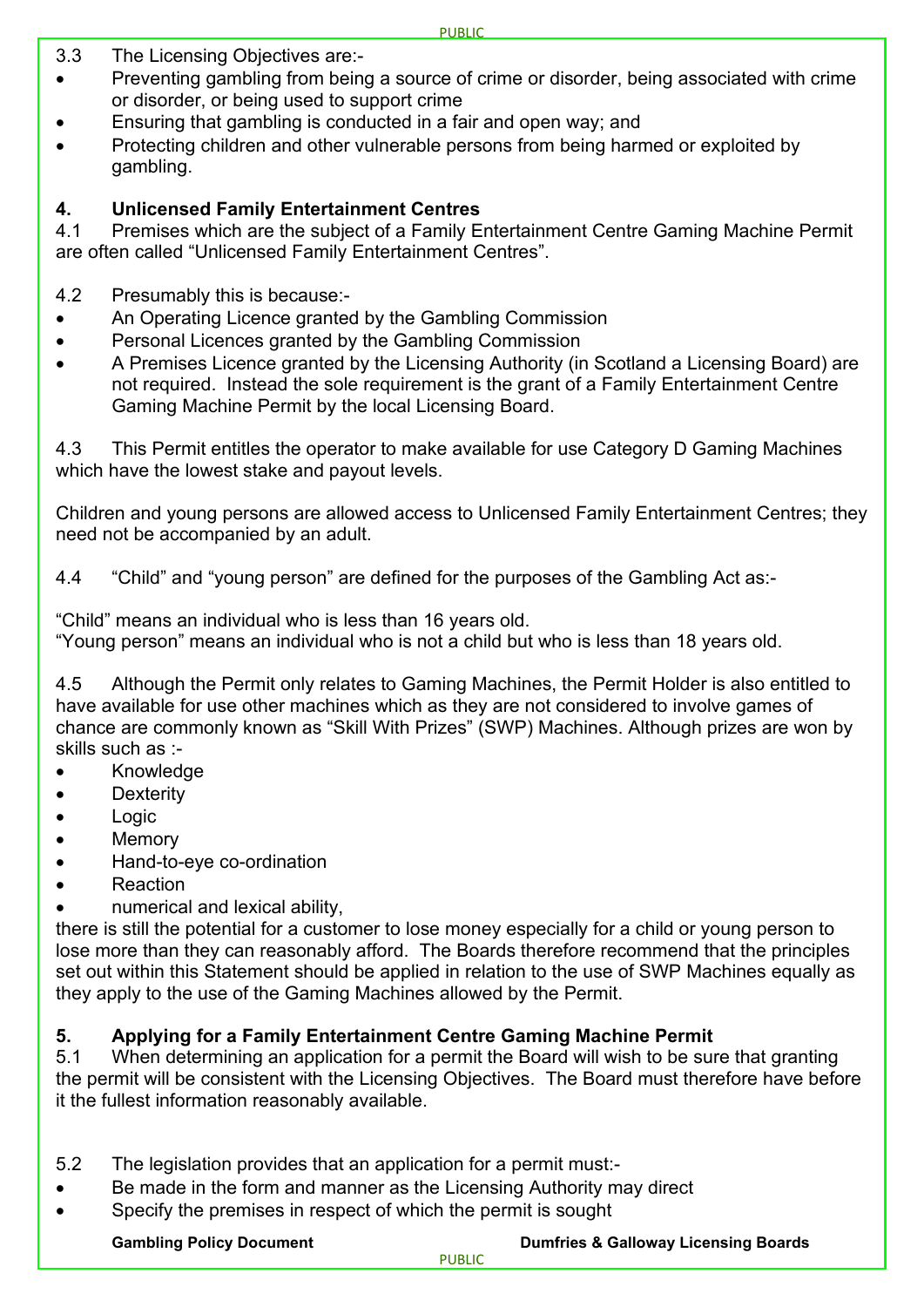- Be accompanied by the fee
- Contain or be accompanied by such other information as the Licensing Authority may direct.

5.3 In respect of this last point, the Board will require the following information to accompany the application:-

- Evidence that the applicant has a full understanding of the maximum stakes and prizes of the gambling that is permissible in an unlicensed Family Entertainment Centre
- Written details of the training of staff. The matters to be covered comprise Appendix 1 to this Statement and include a requirement to ensure all staff will have a full understanding of the maximum stakes and prizes that are permissible.
- A written statement on the measures to be put in place to safeguard the Licensing **Objectives**
- Details of advertising and marketing strategy and written confirmation that any advertising will be in line with the Gambling Commission's Code of Practice which applies to the form and media in which they advertise their gambling facilities and services.
- Evidence that machines to be provided are supplied by a legitimate gambling machine supplier or manufacturer who holds a valid gaming machine technical operating licence issued by the Gambling Commission and that all acquisitions, repairs and maintenance will only be undertaken by a contractor holding the necessary authorisation from the Gambling Commission
- A plan of the premises for which the permit is sought showing the layout or proposed layout of the UFEC including the positioning of the gaming machines, change machines, other facilities available to patrons and staff counters/supervisory points
- Proof that the applicant has a legal right to occupy the proposed premises, for example, a copy of the lease or other title deed.

5.4 The only statutory consultee on an application for a permit is the Chief Constable. The Board will, in addition to the Chief Constable, consult on an application with:-

- The Board will also seek a report from a Licensing Standards Officer/Authorised Officer, which report will be expected to include an assessment on the impact on the Licensing Objectives if the application were to be granted.
- Local Multi-Agency Group set up to promote Public Health and Wellbeing, such as the Risky Behaviour Sub-Groups

#### **6. Boards' Powers**

6.1 Study of Schedule 10 quickly establishes that Parliament has not been generous to the Board. The Board has limited powers:-

- The Board has no power to attach conditions to a permit
- There is no general power to consider revoking or suspending a permit or varying its terms during the currency of the permit, for example due to conduct on the part of the permit holder or staff which is inconsistent with one or more of the Licensing Objectives.
- However, the Board does have power to notify a permit holder that the premises are not being used as a Family Entertainment Centre. On notifying the permit holder of this, the permit would cease to have effect. This power is discussed further at Section 6.3.

6.2 However, the Board appears to have wide power to refuse an application. The Board must refuse an application for an unlicensed Family Entertainment Centre permit if they are not satisfied that the premises are going to be used as an unlicensed Family Entertainment Centre. Any other ground for refusal will most likely be linked to the Licensing Objectives.

- 6.2.1 A Board may not refuse an application unless they have
- (a) notified the applicant of their intention to refuse the application and their reasons and
- (b) given the applicant an opportunity to make representations.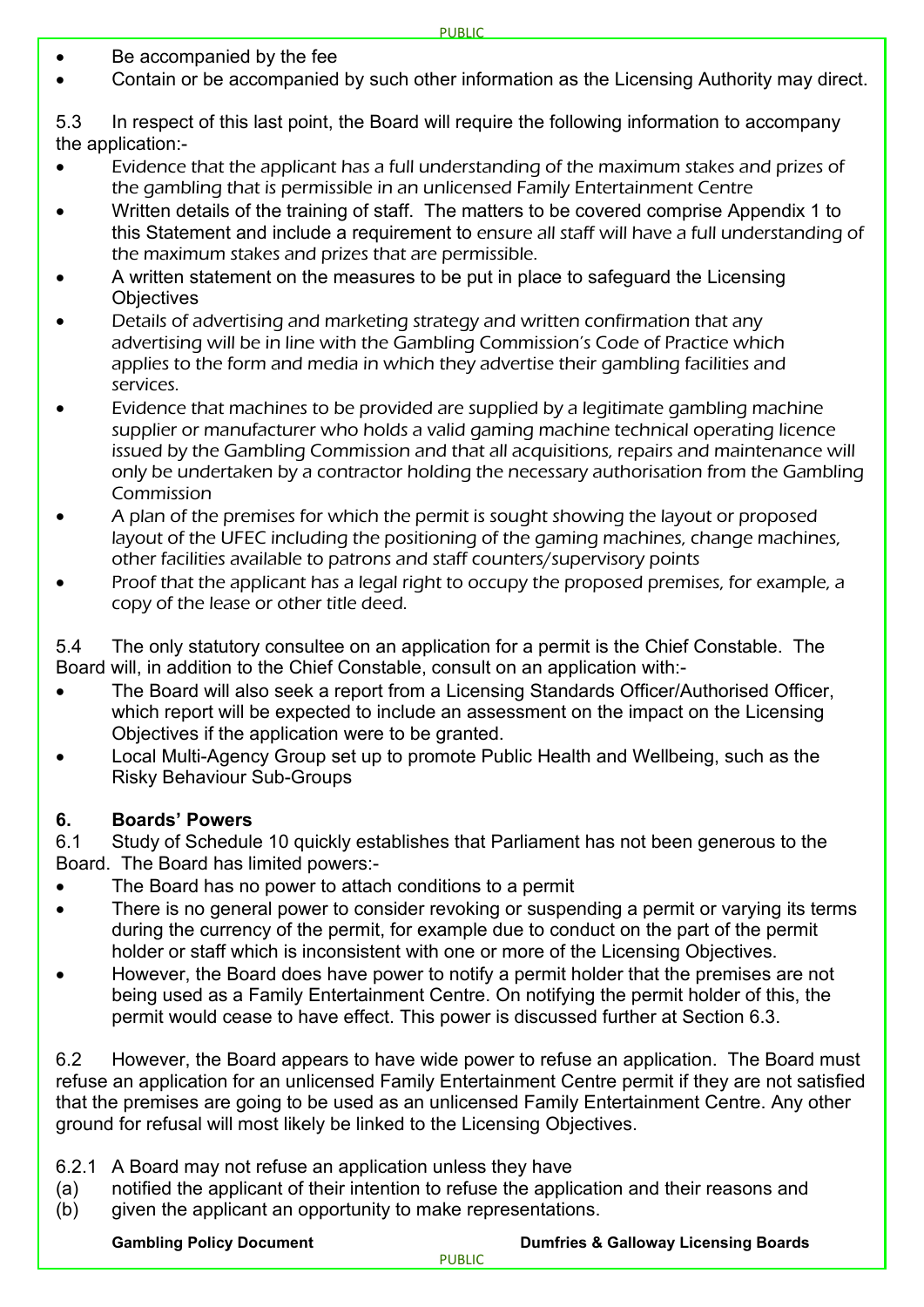6.2.1.1 The wording "intention to refuse the application" is taken directly from the legislation. It may at first sight appear to mean that the Board intend refusing the application whatever information or argument is submitted to the hearing. This is a reflection of the strict wording of the Act but will never be the aim of the Board.

6.2.1.2 The Board will not prejudge the full merits of an application. The Board will satisfy (b) by arranging a hearing at which the Board will allow oral representations, written representations or both.

6.2.1.3 It will be the function of the hearing to allow all relevant information and arguments to be provided to the Board to take into account before final determination of the application on its merits.

6.2.1.4 Further, the Board eagerly recognises its responsibilities as a Public Authority under the Human Rights Act 1998 to act in a way which is compatible with the European Convention on Human Rights and Fundamental Freedoms. This includes an applicant's right to have a fair and public hearing within a reasonable time by an independent and impartial tribunal established by law as provided by Article 6.

6.2.1.5 When the Board has received an application for a permit and they are "intending to refuse" that application the Board will arrange a hearing giving the applicant reasonable notice of the hearing, reasons why there is an intention to refuse and details of the material upon which this initial view has been taken. Notice of the hearing will also be given to anyone, including any Statutory Agency, who has submitted material recommending refusal of the application

6.2.1.6 The applicant will be given the opportunity to make written submissions to the Board in support of the application and in rebuttal of any material received by the Board recommending refusal of the application.

6.2.1.7 The applicant and anyone, including any Statutory Agency, who has submitted material recommending refusal of the application will be entitled to make oral representations at the hearing. The applicant will be the last to be heard before the Board make a final determination of the application.

#### 6.3 **Board's Power during the currency of a Permit**

6.3.1 The Board may notify a permit holder that the premises are not being used as a Family Entertainment Centre (Paragraph 14 of Schedule 10 to the Act). On notifying the permit holder of this, the permit would cease to have effect.

6.3.2 Although it is ultimately for the courts to interpret legislation the Board sees this provision as covering a wide range of situations and giving the Board power effectively to terminate or revoke a current permit in certain circumstances.

6.3.3 The Gambling Commission foresees the possibility of notification being necessary when the main use is not as a Family Entertainment Centre. The Board sees this as only one example.

6.3.4 A more obvious example would be that the premises are closed.

6.3.5 However, the question of whether premises are being used as a Family Entertainment Centre is a wider one:-

• Only Category D Gaming Machines may be available for use. If other Category Gaming Machines were available for use this fact could be a reason for notification.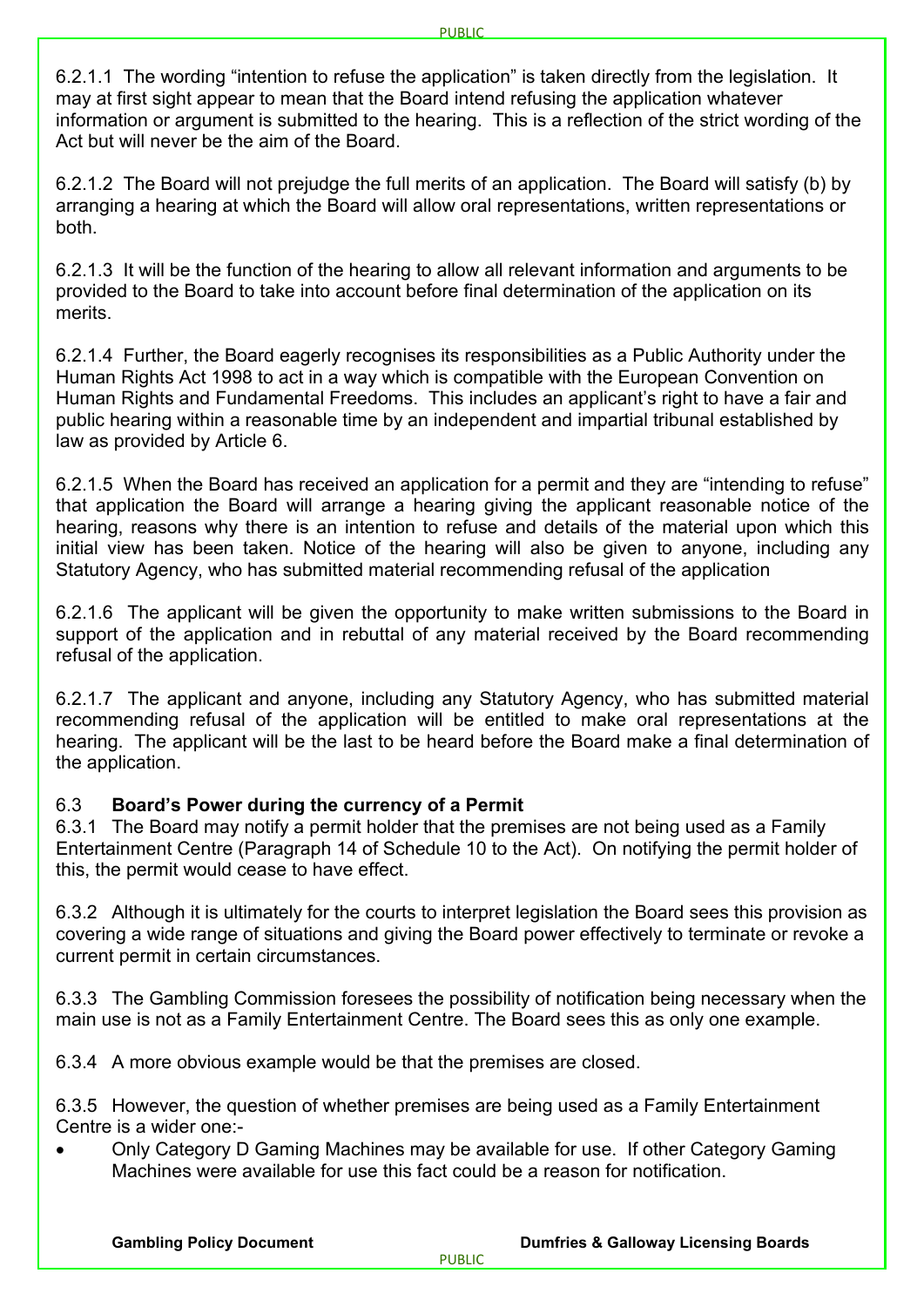- Also if the Gaming Machines are not specifically Categorised, the Board must be satisfied by the necessary documentation produced by the permit holder that all Gaming Machines comply with Category D and Category D alone.
- Unless this documentation is made available to the Board when requested, the Board may decide that the premises are no longer being operated as a UFEC and move to give notice to this effect to the permit holder when the permit will cease to have effect
- Unlicensed Family Entertainment Centres must be operated in a way which promotes and safeguards the Licensing Objectives. If circumstances are brought to the Board's attention that indicate that this is not the position with any particular premises the Board will investigate.
- Where they consider that such circumstances means that the premises are no longer being operated as a Family Entertainment Centre they may, following a hearing, decide to notify the permit holder that the premises are not being used as a Family Entertainment Centre that the permit ceases to have effect. Examples of relevant circumstances may be:-
- Inadequate, ineffective and inconsistently applied staff training
- Children and Young Persons being allowed access to the premises during school term hours
- Substantiated reports of children, young persons and other vulnerable individuals being allowed to spend disproportionate amounts in stake money
- Substantiated reports that the premises are being frequented and/or staffed by individuals involved in criminal or antisocial activities
- Substantiated reports of gaming not being fair such as prizes legitimately won not being honoured
- Substantiated reports of customers being allowed credit facilities
- Targeting children and young people through advertising/marketing.

6.3.6 These circumstances are given as examples and should not be considered as conclusive or comprehensive. Each set of circumstances will be considered on its merits at a hearing before the Board. At the hearing the permit holder and anyone who has submitted to the Board that the premises are not being used as a Family Entertainment Centre will be entitled to submit written representations and to address Members

#### **7. Finalisation, Introduction and Duration of the Statement of Principles**

7.1 This statement of principles was prepared by the Boards in terms of Paragraph 7 of Schedule 10 to the Gambling Act 2005.

7.2 Each Divisonal Licensing Board in November 2018, agreed this Statement of Principles.

7.3 Following publication on the Dumfries and Galloway Council's web-site the Statement of Principles came into effect on 21 January 2019.

7.4 This Statement of Principles will continue in effect until withdrawn or reviewed.

7.5 The Boards will consider at any time whether the terms of the Statement require to be reconsidered, reviewed, revisited or renewed and at that time will consult, as the Boards consider appropriate, prior to amending the Statement of Principles.